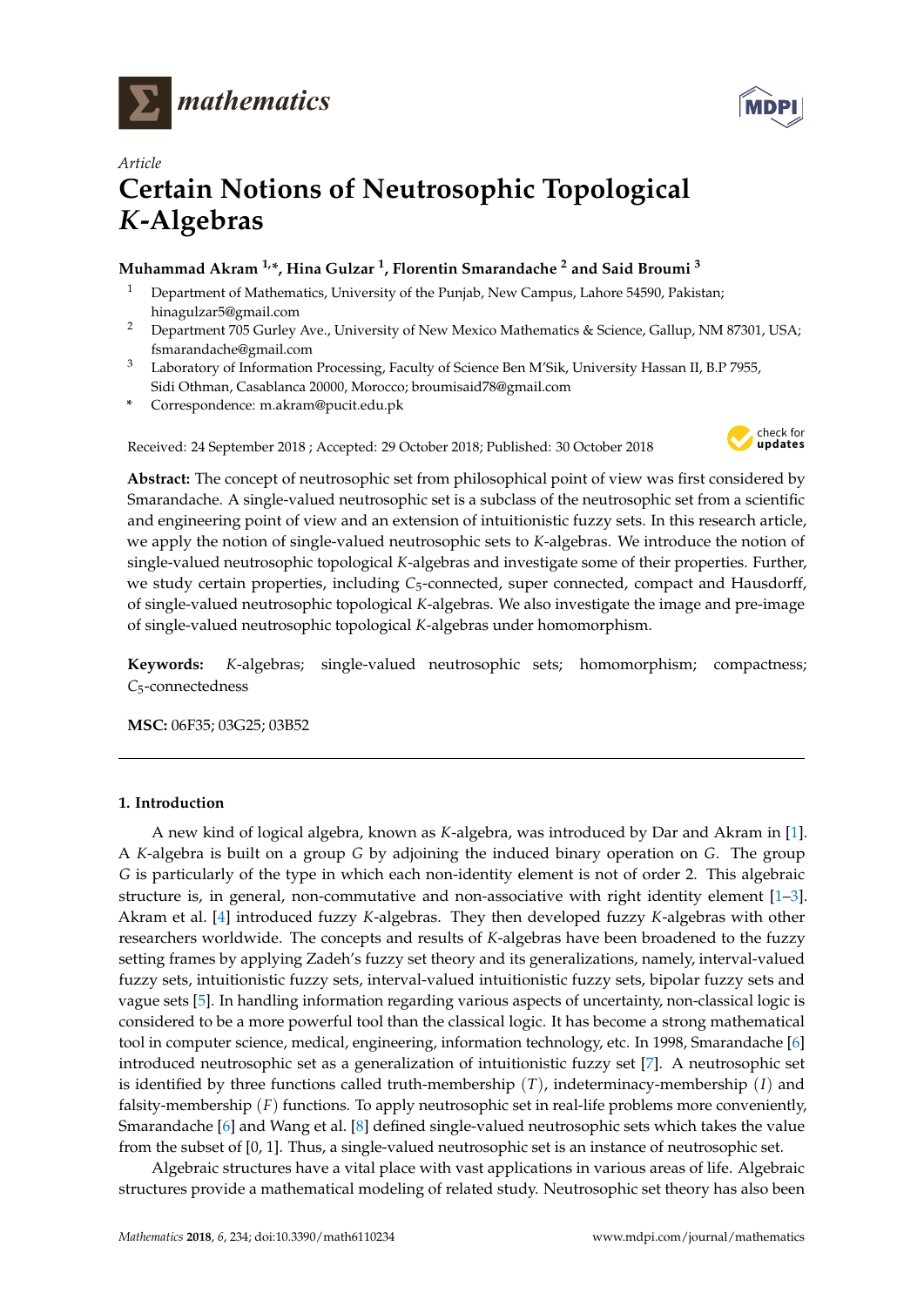applied to many algebraic structures. Agboola and Davazz introduced the concept of neutrosophic *BC I*/*BCK*-algebras and discuss elementary properties in [\[9\]](#page-13-7). Jun et al. introduced the notion of (*φ*, *ψ*) neutrosophic subalgebra of a *BCK*/*BC I*-algebra [\[10\]](#page-13-8). Jun et al. [11] defined interval neutrosophic sets on *BCK*/*BC I*-algebra [\[11\]](#page-13-9). Jun et al. [12] proposed neutrosophic positive implicative *N*-ideals and study their extension property [\[12\]](#page-13-10) Several set theories and their topological structures have been introduced by many researchers to deal with uncertainties. Chang [\[13\]](#page-13-11) was the first to introduce the notion of fuzzy topology. Later, Lowan [\[14\]](#page-13-12), Pu and Liu [\[15\]](#page-13-13), and Chattopadhyay and Samanta [\[16\]](#page-13-14) introduced other concepts related to fuzzy topology. Coker [\[17\]](#page-14-0) introduced the notion of intuitionistic fuzzy topology as a generalization of fuzzy topology. Salama and Alblowi [\[18\]](#page-14-1) defined the topological structure of neutrosophic set theory. Akram and Dar [\[19\]](#page-14-2) introduced the concept of fuzzy topological *K*-algebras. They extended their work on intuitionistic fuzzy topological *K*-algebras [\[20\]](#page-14-3). In this paper, we introduce the notion of single-valued neutrosophic topological *K*-algebras and investigate some of their properties. Further, we study certain properties, including *C*5-connected, super connected, compact and Hausdorff, of single-valued neutrosophic topological *K*-algebras. We also investigate the image and pre-image of single-valued neutrosophic topological *K*-algebras under homomorphism.

#### **2. Preliminaries**

The notion of *K*-algebra was introduced by Dar and Akram in [\[1\]](#page-13-0).

**Definition 1.** *[\[1\]](#page-13-0) Let* (*G*, ·,*e*) *be a group in which each non-identity element is not of order* 2*. A K-algebra is a structure*  $K = (G, \cdot, \odot, e)$  *over a particular group* G, where  $\odot$  *is an induced binary operation*  $\odot : G \times G \to G$ is defined by  $\odot$  (s, t)  $=$  s  $\odot$  t  $=$  s.t<sup> $-1$ </sup>, and satisfy the following conditions:

*(i)*  $(s \odot t) \odot (s \odot u) = (s \odot ((e \odot u) \odot (e \odot t))) \odot s;$ (*ii*)  $s \odot (s \odot t) = (s \odot (e \odot t) \odot s;$ (*iii*)  $s \odot s = e$ ;  $(iv)$   $s \odot e = s$ ; and  $(v)$   $e \odot s = s^{-1}$ 

*for all s, t,*  $u \in G$ . The homomorphism between two K-algebras  $K_1$  and  $K_2$  is a mapping  $f : K_1 \to K_2$  such *that, for all*  $u, v \in \mathcal{K}_1$ *,*  $f(u \odot v) = f(u) \odot f(v)$ *.* 

In [\[6\]](#page-13-4), Smarandache initiated the idea of neutrosophic set theory which is a generalization of intuitionistic fuzzy set theory. Later, Smarandache and Wang et al. introduced a single-valued neutrosophic set (SNS) as an instance of neutrosophic set in [\[8\]](#page-13-6).

**Definition 2.** [\[8\]](#page-13-6) Let *Z* be a space of points with a general element  $s \in Z$ . A SNS A in *Z* is equipped with *three membership functions: truth membership function (T<sub>A</sub>), indeterminacy membership function (T<sub>A</sub>) and falsity membership function*( $\mathcal{F}_\mathcal{A}$ *), where*  $\forall s \in \mathbb{Z}$ ,  $\mathcal{T}_\mathcal{A}(s)$ ,  $\mathcal{F}_\mathcal{A}(s)$ ,  $\mathcal{F}_\mathcal{A}(s) \in [0,1]$ . There is no restriction on the *sum of these three components. Therefore,*  $0 \leq \mathcal{T}_{\mathcal{A}}(s) + \mathcal{I}_{\mathcal{A}}(s) + \mathcal{F}_{\mathcal{A}}(s) \leq 3$ .

**Definition 3.** *[\[8\]](#page-13-6) A single-valued neutrosophic empty set* (∅*SN*) *and single-valued neutrosophic whole set* (1*SN*) *on Z is defined as:*

- $\bullet \oslash_{SN}(u) = \{u \in Z : (u, 0, 0, 1)\}.$
- $1_{SN}(u) = \{u \in Z : (u, 1, 1, 0)\}.$

**Definition 4.** [\[8\]](#page-13-6) If f is a mapping from a set  $Z_1$  into a set  $Z_2$ , then the following statements hold:

- *(i)* Let  $A$  be a SNS in  $Z_1$  and  $B$  be a SNS in  $Z_2$ , then the pre-image of  $B$  is a SNS in  $Z_1$ , denoted by  $f^{-1}(B)$ , *defined as:*
	- $f^{-1}(\mathcal{B}) = \{z_1 \in Z_1 : f^{-1}(\mathcal{T}_{\mathcal{B}})(z_1) = \mathcal{T}_{\mathcal{B}}(f(z_1)), f^{-1}(\mathcal{I}_{\mathcal{B}})(z_1) = \mathcal{I}_{\mathcal{B}}(f(z_1)), f^{-1}(\mathcal{F}_{\mathcal{B}})(z_1) =$  $\mathcal{F}_{\mathcal{B}}(f(z_1))$ .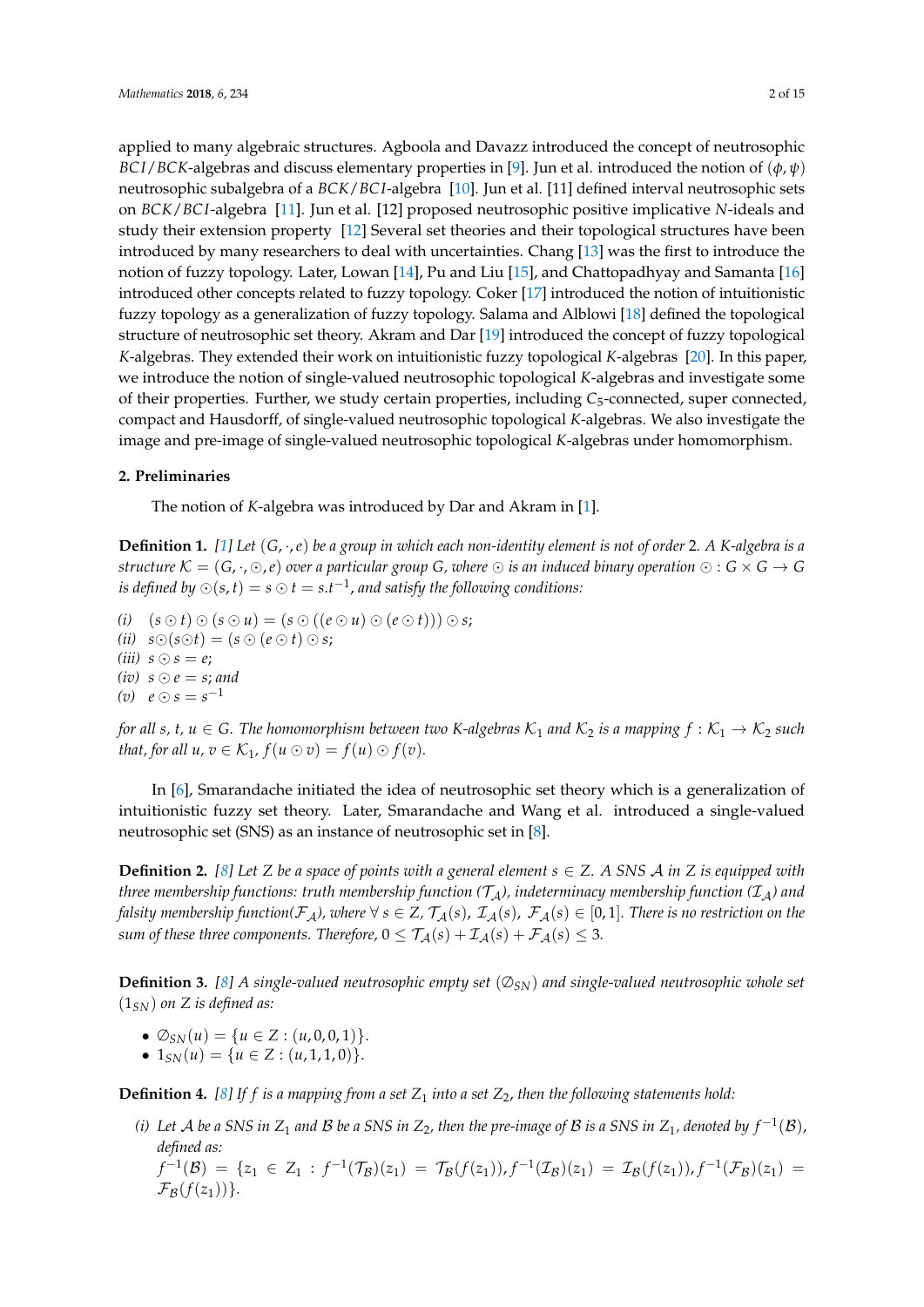*(ii)* Let  $A = \{z_1 \in Z_1 : T_A(z_1), T_A(z_1), T_A(z_1)\}$  be a SNS in  $Z_1$  and  $B = \{z_2 \in Z_2 : Z_1 \neq Z_1\}$  $\mathcal{T}_{\mathcal{B}}(z_2), \mathcal{I}_{\mathcal{B}}(z_2), \mathcal{F}_{\mathcal{B}}(z_2)$ } *be a SNS in*  $Z_2$ *. Under the mapping f, the image of A is a SNS in*  $Z_2$ *, denoted by*   $f(A)$  , *defined as:*  $f(A) = \{z_2 \in Z_2 : f_{\text{sup}}(\mathcal{T}_\mathcal{A})(z_2)$  ,  $f_{\text{sup}}(\mathcal{I}_\mathcal{A})(z_2)$  ,  $f_{\text{inf}}(\mathcal{F}_\mathcal{A})(z_2)\}$  , where *for all*  $z_2 \in Z_2$ .

$$
f_{\text{sup}}(\mathcal{T}_{\mathcal{A}})(z_2) = \begin{cases} \text{sup}_{z_1 \in f^{-1}(z_2)} \mathcal{T}_{\mathcal{A}}(z_1), & \text{if } f_{(z_2)}^{-1} \neq \emptyset, \\ 0, & \text{otherwise,} \end{cases}
$$

$$
f_{\text{sup}}(\mathcal{I}_{\mathcal{A}})(z_2) = \begin{cases} \text{sup}_{z_1 \in f^{-1}(z_2)} \mathcal{I}_{\mathcal{A}}(z_1) & \text{if } f_{(z_2)}^{-1} \neq \emptyset, \\ 0, & \text{otherwise,} \end{cases}
$$

$$
f_{\rm inf}(\mathcal{F}_{\mathcal{A}})(z_2) = \begin{cases} \inf_{z_1 \in f^{-1}(z_2)} \mathcal{F}_{\mathcal{A}}(z_1), & \text{if } f_{(z_2)}^{-1} \neq \emptyset, \\ 0, & \text{otherwise.} \end{cases}
$$

We formulate the following proposition.

**Proposition 1.** Let  $f:Z_1\to Z_2$  and  $\mathcal{A}$ ,  $(\mathcal{A}_j, j\in J)$  be a SNS in  $Z_1$  and  $\mathcal{B}$  be a SNS in  $Z_2$ . Then,  $f$  possesses *the following properties:*

- *(i)* If f is onto , then  $f(1_{SN}) = 1_{SN}$ .  $f(\emptyset_{SN}) = \emptyset_{SN}.$  $(iii)$   $f^{-1}(1_{SN}) = 1_{SN}.$  $(iv)$   $f^{-1}(\emptyset_{SN}) = \emptyset_{SN}.$ (*v*) If f is onto, then  $f(f^{-1}(\mathcal{B}) = \mathcal{B})$ .
- $(vi)$   $f^{-1}(\bigcup^{n}$  $\bigcup_{i=1}^n A_i$  =  $\bigcup_{i=1}^n$  $f^{-1}(\mathcal{A}_i).$

## **3. Neutrosophic Topological** *K***-algebras**

<span id="page-2-0"></span>**Definition 5.** *Let Z be a nonempty set. A collection χ of single-valued neutrosophic sets (SNSs) in Z is called a single-valued neutrosophic topology (SNT) on Z if the following conditions hold:*

*(a)*  $\oslash$ <sub>*SN*</sub>,  $1_{SN} \in \chi$ *(b)* If  $A, B \in \chi$ , then  $A \cap B \in \chi$  $f(c)$  *If*  $A_i \in \chi$ ,  $\forall i \in I$ , then  $\bigcup_{i \in I} A_i \in \chi$ 

*The pair* (*Z*, *χ*) *is called a single-valued neutrosophic topological space (SNTS). Each member of χ is said to be χ-open or single-valued neutrosophic open set (SNOS) and compliment of each open single-valued neutrosophic set is a single-valued neutrosophic closed set (SNCS). A discrete topology is a topology which contains all single-valued neutrosophic subsets of Z and indiscrete if its elements are only*  $\varnothing_{SN}$ *,*  $1_{SN}$ *.* 

**Definition 6.** Let  $A = (T_A, T_A, F_A)$  be a single-valued neutrosophic set in K. Then, A is called a *single-valued neutrosophic K-subalgebra of* K *if following conditions hold for* A*:*

(i) 
$$
\mathcal{T}_{\mathcal{A}}(e) \geq \mathcal{T}_{\mathcal{A}}(s), \mathcal{I}_{\mathcal{A}}(e) \geq \mathcal{I}_{\mathcal{A}}(s), \mathcal{F}_{\mathcal{A}}(e) \leq \mathcal{F}_{\mathcal{A}}(s).
$$
  
\n(ii) 
$$
\mathcal{T}_{\mathcal{A}}(s \odot t) \geq \min{\{\mathcal{T}_{\mathcal{A}}(s), \mathcal{T}_{\mathcal{A}}(t)\}},
$$
  
\n
$$
\mathcal{I}_{\mathcal{A}}(s \odot t) \geq \min{\{\mathcal{I}_{\mathcal{A}}(s), \mathcal{I}_{\mathcal{A}}(t)\}},
$$
  
\n
$$
\mathcal{F}_{\mathcal{A}}(s \odot t) \leq \max{\{\mathcal{F}_{\mathcal{A}}(s), \mathcal{F}_{\mathcal{A}}(t)\}} \forall s, t \in \mathcal{K}.
$$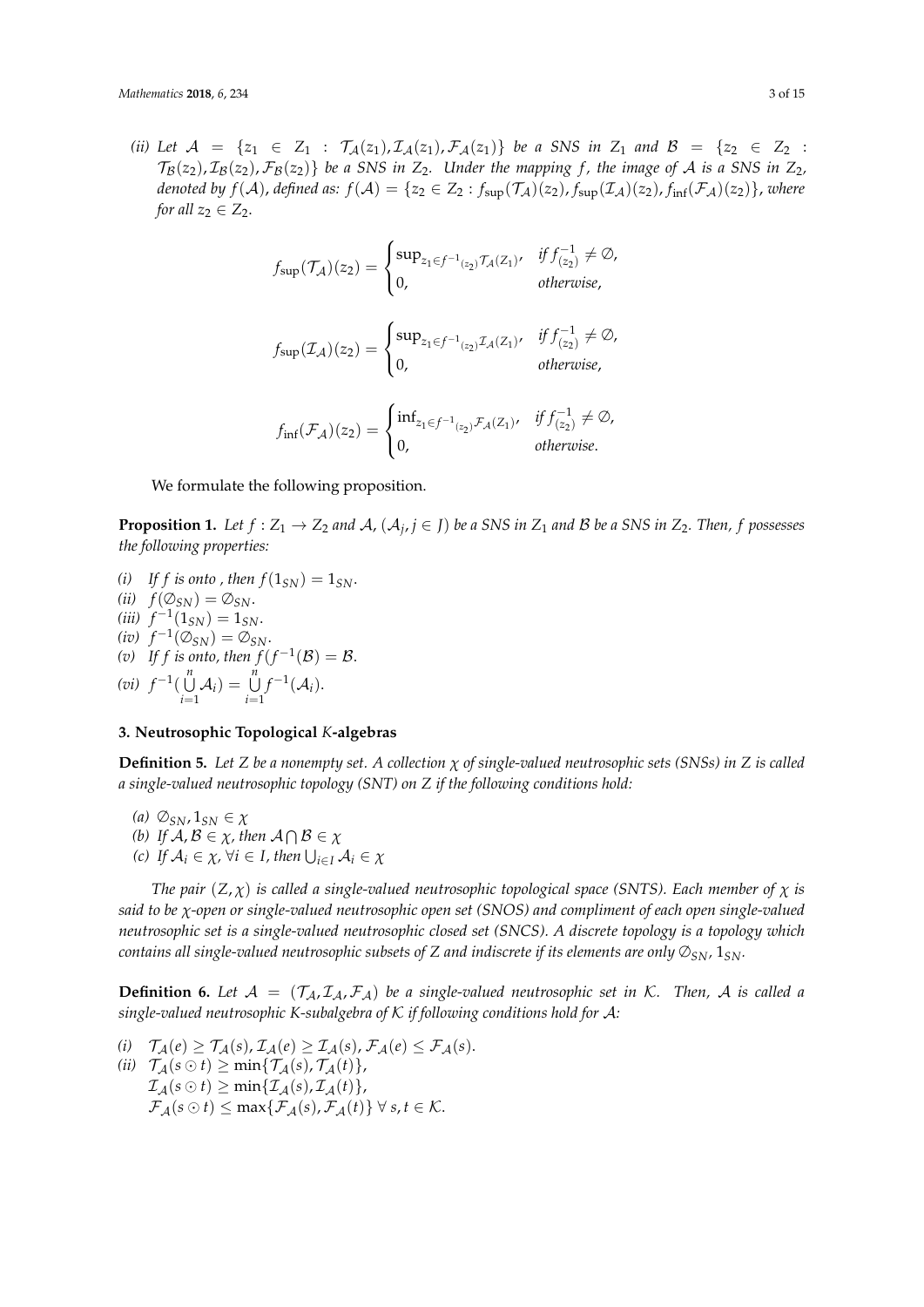<span id="page-3-0"></span>**Example 1.** Consider a K-algebra  $K = (G, \cdot, \odot, e)$ , where  $G = \{e, x, x^2, x^3, x^4, x^5, x^6, x^7, x^8\}$  is the cyclic *group of order* 9 *and Caley's table for is given as:*

| $\odot$       | $\begin{array}{ccc} e & x \end{array}$       |       | $x^2$   | $x^3$   | $x^4$ | $x^5$   | $x^6$         | $x^7$            | $x^8$          |
|---------------|----------------------------------------------|-------|---------|---------|-------|---------|---------------|------------------|----------------|
| $\ell$        | $\mid e$                                     | $x^8$ | $x^7$   | $x^6$   | $x^5$ | $x^4$   | $x^3$         | $\overline{x^2}$ | $\overline{x}$ |
| $\mathcal{X}$ | $\begin{array}{ccc} \n & x & e\n\end{array}$ |       | $x^8$   | $x^7$   | $x^6$ | $x^5$   | $x^4$         | $x^3$            | $x^2$          |
| $x^2$         | $x^2$                                        |       | $x$ $e$ | $x^8$   | $x^7$ | $x^6$   | $x^5$         | $x^4$            | $x^3$          |
| $x^3$         | $\int x^3$                                   | $x^2$ |         | $x$ e   | $x^8$ | $x^7$   | $x^6$         | $x^5$            | $x^4$          |
| $x^4$         | $\int x^4$                                   | $x^3$ | $x^2$   | $x$ $e$ |       | $x^8$   | $x^7$         | $x^6$            | $x^5$          |
| $x^5$         | $x^5$                                        | $x^4$ | $x^3$   | $x^2$   |       | $x$ $e$ | $x^8$         | $x^7$            | $x^6$          |
| $x^6$         | $x^6$                                        | $x^5$ | $x^4$   | $x^3$   | $x^2$ |         | $x$ $e$       | $x^8$            | $x^7$          |
|               | $x^7$ $x^7$                                  | $x^6$ | $x^5$   | $x^4$   | $x^3$ | $x^2$   | $\mathcal{X}$ | $\epsilon$       | $x^8$          |
| $x^8$         | $\mid x^8 \mid$                              | $x^7$ | $x^6$   | $x^5$   | $x^4$ | $x^3$   | $x^2$         | $\mathcal{X}$    | $\mathfrak{e}$ |

*If we define a single-valued neutrosophic set* A, B *in* K *such that:*

$$
\mathcal{A} = \{ (e, 0.4, 0.5, 0.8), (s, 0.3, 0.4, 0.7) \},\
$$

$$
\mathcal{B} = \{ (e, 0.3, 0.4, 0.8), (s, 0.2, 0.3, 0.6) \}
$$

 $\forall s \neq e \in G$ .

*According to Definition [5,](#page-2-0) the family* {∅*SN*, 1*SN*, A, B} *of SNSs of K-algebra is a SNT on* K*. We define a* SNS  $A = \{T_A, I_A, F_A\}$  *in* K *such that*  $T_A(e) = 0.7, I_A(e) = 0.5, F_A(e) = 0.2, T_A(s) = 0.2, I_A(s) = 0.3, I_A(s) = 0.4, I_A(s) = 0.5, I_A(s) = 0.5, I_A(s) = 0.6, I_A(s) = 0.7, I_A(s) = 0.7, I_A(s) = 0.7, I_A(s) = 0.7, I_A(s) = 0.7, I_A(s) = 0.7, I_A(s) = 0.7, I_A(s) = 0.7, I_A(s) =$ 0.4,  $\mathcal{F}_A(s) = 0.6$ *. Clearly,*  $\mathcal{A} = (\mathcal{T}_A, \mathcal{I}_A, \mathcal{F}_A)$  *is a SN K-subalgebra of K.* 

**Definition 7.** Let  $K = (G, \cdot, \odot, e)$  be a K-algebra and let  $\chi_K$  be a topology on K. Let A be a SNS in K and let *χ*<sup>K</sup> *be a topology on* K*. Then, an induced single-valued neutrosophic topology on* A *is a collection or family of single-valued neutrosophic subsets of* A *which are the intersection with* A *and single-valued neutrosophic open sets in* K *defined as*  $\chi_A = \{A \cap F : F \in \chi_K\}$ . Then,  $\chi_A$  *is called single-valued neutrosophic induced topology on* A *or relative topology and the pair* (A, *χ*A) *is called an induced topological space or single-valued neutrosophic subspace of*  $(K, \chi_K)$ *.* 

<span id="page-3-1"></span>**Definition 8.** Let  $(K_1, \chi_1)$  and  $(K_2, \chi_2)$  be two SNTSs and let  $f : (K_1, \chi_1) \to (K_2, \chi_2)$ . Then, f is called *single-valued neutrosophic continuous if following conditions hold:*

(*i*) For each SNS  $A \in \chi_2$ ,  $f^{-1}(A) \in \chi_1$ .

(*ii*) For each SN K-subalgebra  $A \in \chi_2$ ,  $f^{-1}(A)$  is a SN K-subalgebra  $\in \chi_1$ .

**Definition 9.** Let  $(K_1, \chi_1)$  and  $(K_2, \chi_2)$  be two SNTSs and let  $(A, \chi_A)$  and  $(B, \chi_B)$  be two single-valued *neutrosophic subspaces over*  $(\mathcal{K}_1,\chi_1)$  *and*  $(\mathcal{K}_2,\chi_2)$ *. Let*  $f$  *be a mapping from*  $(\mathcal{K}_1,\chi_1)$  *into*  $(\mathcal{K}_2,\chi_2)$ *, then*  $f$  *is a* mapping from  $(A, \chi_A)$  to  $(B, \chi_B)$  if  $f(A) \subset B$ .

**Definition 10.** Let f be a mapping from  $(A, \chi_A)$  to  $(B, \chi_B)$ . Then, f is relatively single-valued neutrosophic  $\alpha$  *continuous if for every SNOS*  $Y_{\mathcal{B}}$  *in*  $\chi_{\mathcal{B}}$ *,*  $f^{-1}(Y_{\mathcal{B}}) \cap \mathcal{A} \in \chi_{\mathcal{A}}$ *.* 

**Definition 11.** Let f be a mapping from  $(A, \chi_A)$  to  $(B, \chi_B)$ . Then, f is relatively single-valued neutrosophic *open if for every SNOS*  $X_A$  *in*  $\chi_A$ *, the image*  $f(X_A) \in \chi_B$ *.* 

**Proposition 2.** Let  $(A, \chi_A)$  and  $(B, \chi_B)$  be single-valued neutrosophic subspaces of  $(\mathcal{K}_1, \chi_1)$  and  $(\mathcal{K}_2, \chi_2)$ , *where*  $K_1$  *and*  $K_2$  *are K-algebras. If f is a single-valued neutrosophic continuous function from*  $K_1$  *to*  $K_2$  *and f*( $A$ ) ⊂ *B*. Then, *f* is relatively single-valued neutrosophic continuous function from  $A$  *into*  $B$ .

**Definition 12.** Let  $(K_1, \chi_1)$  and  $(K_2, \chi_2)$  be two SNTSs. A mapping  $f : (K_1, \chi_1) \to (K_2, \chi_2)$  is called a *single-valued neutrosophic homomorphism if following conditions hold:*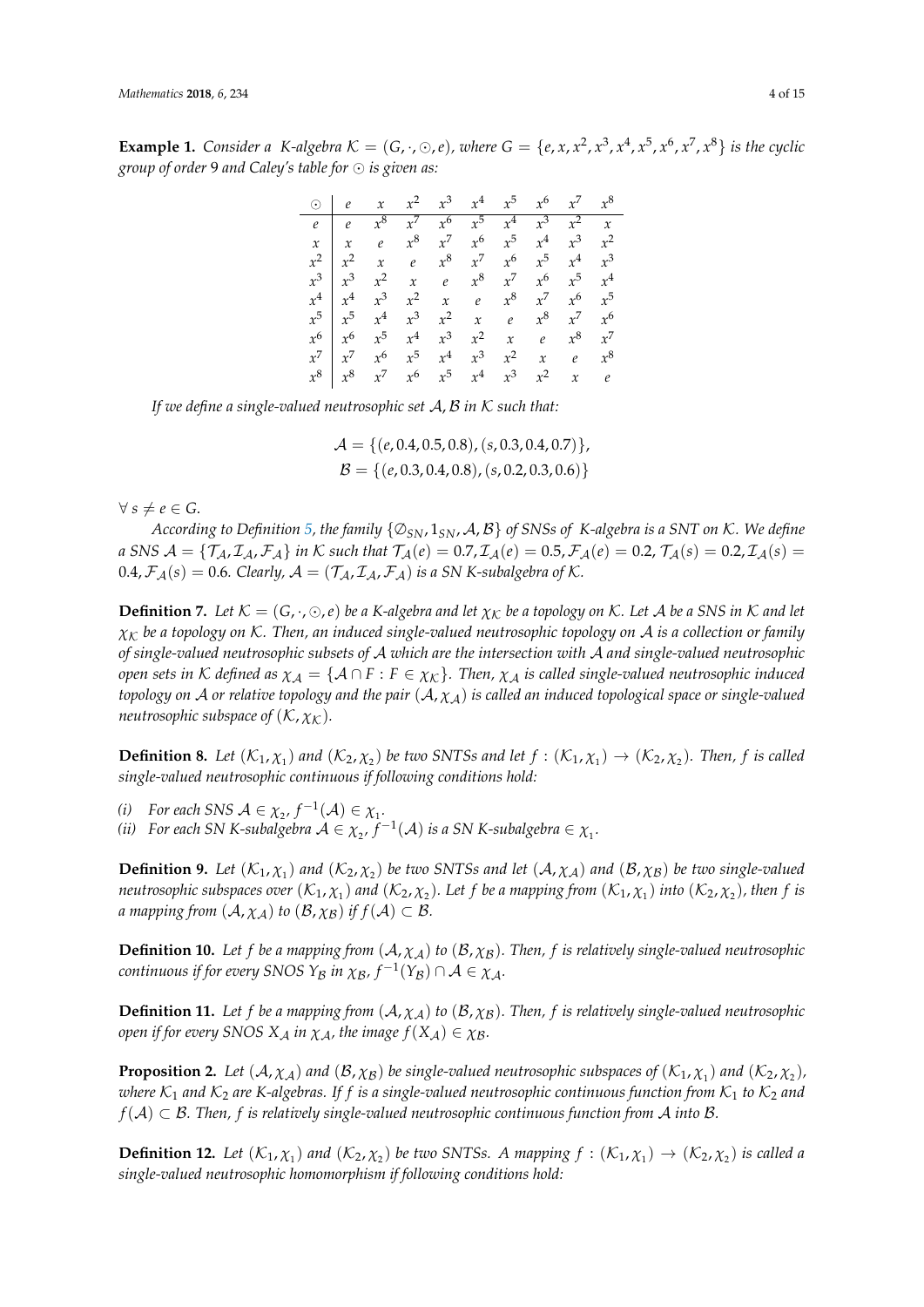*(i) f is a one-one and onto function.*

*(ii)*  $f$  *is a single-valued neutrosophic continuous function from*  $K_1$  *to*  $K_2$ *.* 

(*iii*)  $f^{-1}$  is a single-valued neutrosophic continuous function from  $\mathcal{K}_2$  to  $\mathcal{K}_1.$ 

**Theorem 1.** Let  $(\mathcal{K}_1, \chi_1)$  be a SNTS and  $(\mathcal{K}_2, \chi_2)$  be an indiscrete SNTS on K-algebras  $\mathcal{K}_1$  and  $\mathcal{K}_2$ , *respectively. Then, each function f defined as*  $f : (\mathcal{K}_1, \chi_1) \to (\mathcal{K}_2, \chi_2)$  *is a single-valued neutrosophic*  $c$ ontinuous function from  $\mathcal{K}_1$  to  $\mathcal{K}_2$ . If  $(\mathcal{K}_1,\chi_1)$  and  $(\mathcal{K}_2,\chi_2)$  be two discrete SNTSs  $\mathcal{K}_1$  and  $\mathcal{K}_2$ , respectively, then each homomorphism  $f:(\mathcal{K}_1,\chi_1)\to(\mathcal{K}_2,\chi_2)$  is a single values neutrosophic continuous function from  $\mathcal{K}_1$ *to*  $K_2$ *.* 

**Proof.** Let *f* be a mapping defined as  $f : \mathcal{K}_1 \to \mathcal{K}_2$ . Let  $\chi_1$  be SNT on  $\mathcal{K}_1$  and  $\chi_2$  be SNT on  $\mathcal{K}_2$ , where  $\chi_2 = \{ \mathcal{O}_{SN}, 1_{SN} \}$ . We show that  $f^{-1}(\mathcal{A})$  is a single-valued neutrosophic *K*-subalgebra of  $\mathcal{K}_1$ , i.e., for  $\text{each } A \in \chi_2$ ,  $f^{-1}(A) \in \chi_1$ . Since  $\chi_2 = \{ \emptyset_{SN}, 1_{SN} \}$ , then for any  $u \in \chi_1$ , consider  $\emptyset_{SN} \in \chi_2$  such that  $f^{-1}(\emptyset_{SN})(u) = \emptyset_{SN}(f(u)) = \emptyset_{SN}(u).$ 

Therefore,  $(f^{-1}(\mathcal{O}_{SN})) = \mathcal{O}_{SN} \in \chi_1$ . Likewise,  $(f^{-1}(1_{SN})) = 1_{SN} \in \chi_1$ . Hence, f is a SN continuous function from  $K_1$  to  $K_2$ .

Now, for the second part of the theorem, where both  $\chi_1$  and  $\chi_2$  are SNTSs on  $\mathcal{K}_1$  and  $\mathcal{K}_2$ ,  $\alpha$  respectively, and  $f: (\mathcal{K}_1, \chi_1) \to (\mathcal{K}_2, \chi_2)$  is a homomorphism. Therefore, for all  $\mathcal{A} \in \chi_2$  and  $f^{-1}\mathcal{A} \in \chi_1$ , where *f* is not a usual inverse homomorphism. To prove that  $f^{-1}(A)$  is a single-valued neutrosophic *K*-subalgebra in of  $K_1$ . Let for  $u, v \in K_1$ ,

$$
f^{-1}(\mathcal{T}_\mathcal{A})(u \odot v) = \mathcal{T}_\mathcal{A}(f(u \odot v))
$$
  
\n
$$
= \mathcal{T}_\mathcal{A}(f(u) \odot f(v))
$$
  
\n
$$
\geq \min\{\mathcal{T}_\mathcal{A}(f(u)) \odot \mathcal{T}_f(v))\}
$$
  
\n
$$
= \min\{f^{-1}(\mathcal{T}_\mathcal{A})(u), f^{-1}(\mathcal{T}_\mathcal{A})(v)\},
$$
  
\n
$$
f^{-1}(\mathcal{I}_\mathcal{A})(u \odot v) = \mathcal{I}_\mathcal{A}(f(u \odot v))
$$
  
\n
$$
= \mathcal{T}_\mathcal{A}(f(u)) \odot f(v))
$$
  
\n
$$
\geq \min\{\mathcal{I}_\mathcal{A}(f(u)) \odot \mathcal{I}_f(v))\}
$$
  
\n
$$
= \min\{f^{-1}(\mathcal{I}_\mathcal{A})(u), f^{-1}(\mathcal{I}_\mathcal{A})(v)\},
$$
  
\n
$$
f^{-1}(\mathcal{F}_\mathcal{A})(u \odot v) = \mathcal{F}_\mathcal{A}(f(u \odot v))
$$
  
\n
$$
= \mathcal{F}_\mathcal{A}(f(u)) \odot \mathcal{F}_f(v))\}
$$
  
\n
$$
\leq \max\{\mathcal{F}_\mathcal{A}(f(u)) \odot \mathcal{F}_f(v)\}
$$
  
\n
$$
= \max\{f^{-1}(\mathcal{F}_\mathcal{A})(u), f^{-1}(\mathcal{F}_\mathcal{A})(v)\}.
$$

Hence, *f* is a single-valued neutrosophic continuous function from  $K_1$  to  $K_2$ .  $\Box$ 

<span id="page-4-0"></span>**Proposition 3.** Let  $\chi_1$  and  $\chi_2$  be two SNTSs on K. Then, each homomorphism  $f: (\mathcal{K}, \chi_1) \to (\mathcal{K}, \chi_2)$  is a *single-valued neutrosophic continuous function.*

**Proof.** Let  $(K, \chi_1)$  and  $(K, \chi_2)$  be two SNTSs, where K is a K-algebra. To prove the above result, it is enough to show that result is false for a particular topology. Let  $A = (\mathcal{T}_A, \mathcal{I}_A, \mathcal{F}_A)$  and  $B =$  $(\mathcal{T}_{\mathcal{B}}, \mathcal{I}_{\mathcal{B}}, \mathcal{F}_{\mathcal{B}})$  be two SNSs in K. Take  $\chi_1 = \{\emptyset_{SN}, 1_{SN}, \mathcal{A}\}$  and  $\chi_2 = \{\emptyset_{SN}, 1_{SN}, \mathcal{B}\}$ . If  $f : (\mathcal{K}, \chi_1) \to \chi_2$  $(K, \chi_2)$ , defined by  $f(u) = e \odot u$ , for all  $u \in K$ , then  $f$  is a homomorphism. Now, for  $u \in A$ ,  $v \in \chi_2$ ,  $(f^{-1}(\mathcal{B}))(u) = \mathcal{B}(f(u)) = \mathcal{B}(e \odot u) = \mathcal{B}(u),$ 

 $\forall u \in \mathcal{K}$ , i.e.,  $f^{-1}(\mathcal{B}) = \mathcal{B}$ . Therefore,  $(f^{-1}(\mathcal{B})) \notin \chi_1$ . Hence,  $f$  is not a single-valued neutrosophic continuous mapping.

**Definition 13.** Let  $K = (G, \cdot, \odot, e)$  be a K-algebra and  $\chi$  be a SNT on K. Let A be a single-valued neutrosophic *K*-algebra (*K*-subalgebra) of *K* and  $χ_A$  *be a SNT on A*. *Then, A is said to be a single-valued neutrosophic topological K-algebra* (*K-subalgebra*) on *K if the self mapping*  $\rho_a : (\mathcal{A}, \chi_{\mathcal{A}}) \to (\mathcal{A}, \chi_{\mathcal{A}})$  *defined as*  $\rho_a(u)$  $u \odot a$ ,  $\forall a \in \mathcal{K}$ , *is a relatively single-valued neutrosophic continuous mapping.*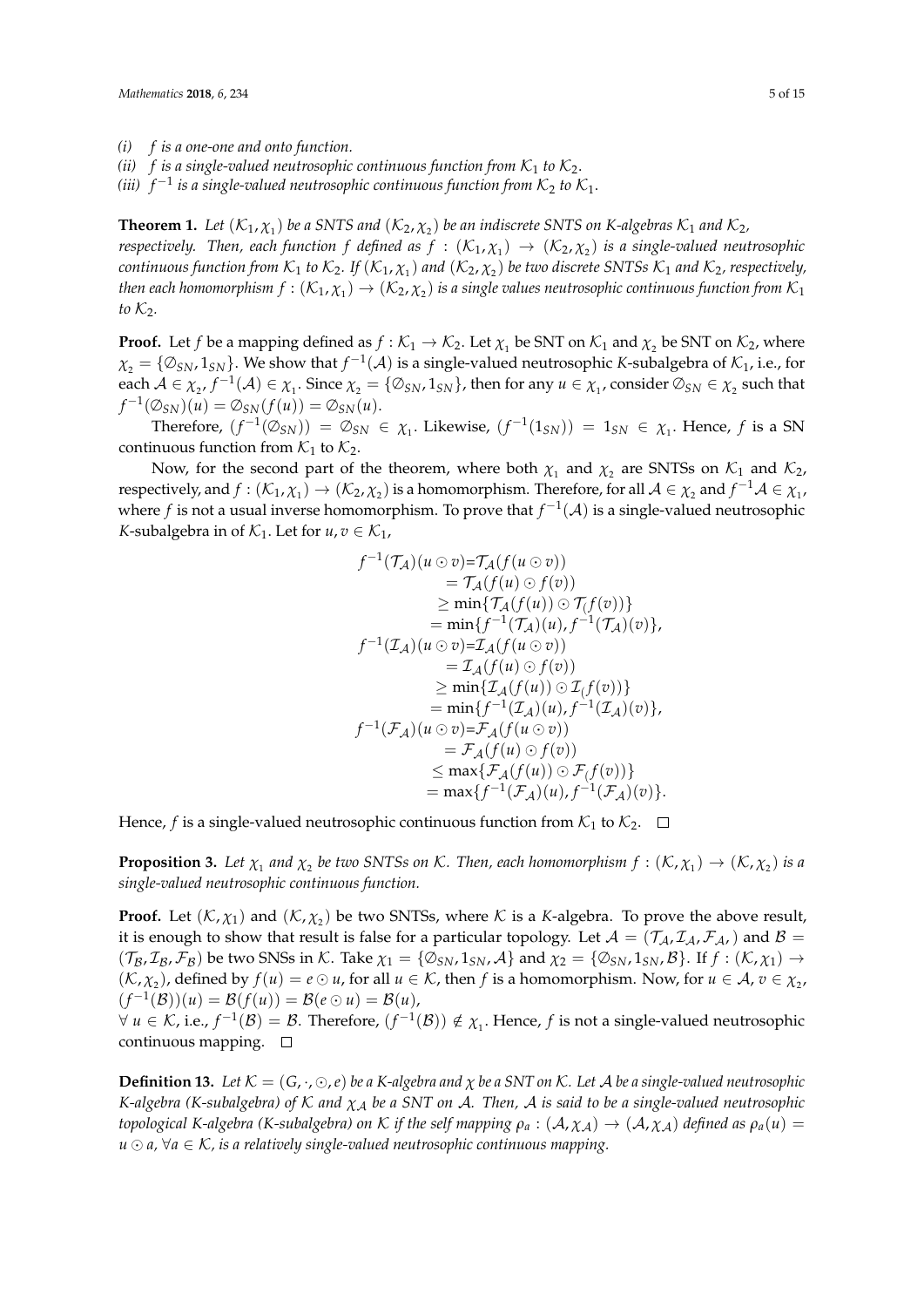**Theorem 2.** Let  $\chi_1$  and  $\chi_2$  be two SNTSs on  $\mathcal{K}_1$  and  $\mathcal{K}_2$ , respectively, and  $f:\mathcal{K}_1\to\mathcal{K}_2$  be a homomorphism  $such$  that  $f^{-1}(\chi_2)=\chi_1$ . If  $\mathcal{A}=\{\mathcal{T}_\mathcal{A},\mathcal{I}_\mathcal{A},\mathcal{F}_\mathcal{A}\}$  is a single-valued neutrosophic topological K-algebra of  $\mathcal{K}_2$ , then  $f^{-1}({\mathcal A})$  is a single-valued neutrosophic topological K-algebra of  $\mathcal{K}_1.$ 

**Proof.** Let  $A = \{T_A, T_A, F_A\}$  be a single-valued neutrosophic topological *K*-algebra of  $K_2$ . To prove that  $f^{-1}(\mathcal{A})$  be a single-valued neutrosophic topological *K*-algebra of  $\mathcal{K}_1$ . Let for any  $u, v \in \mathcal{K}_1$ ,

$$
\begin{aligned}\n\mathcal{T}_{f^{-1}(A)}(u \odot v) &= \mathcal{T}_{A}(f(u \odot v)) \\
&\geq \min\{\mathcal{T}_{A}(f(u)), \mathcal{T}_{A}(f(v))\} \\
&= \min\{\mathcal{T}_{f^{-1}(A)}(u), \mathcal{T}_{f^{-1}(A)}(v)\}, \\
\mathcal{I}_{f^{-1}(A)}(u \odot v) &= \mathcal{I}_{A}(f(u \odot v)) \\
&\geq \min\{\mathcal{I}_{A}(f(u)), \mathcal{I}_{A}(f(v))\} \\
&= \min\{\mathcal{I}_{f^{-1}(A)}(u), \mathcal{I}_{f^{-1}(A)}(v)\}, \\
\mathcal{F}_{f^{-1}(A)}(u \odot v) &= \mathcal{F}_{A}(f(u \odot v)) \\
&\leq \max\{\mathcal{F}_{A}(f(u)), \mathcal{F}_{A}(f(v))\} \\
&= \max\{\mathcal{F}_{f^{-1}(A)}(u), \mathcal{F}_{f^{-1}(A)}(v)\}.\n\end{aligned}
$$

Hence,  $f^{-1}({\mathcal A})$  is a single-valued neutrosophic *K*-algebra of  ${\mathcal K}_1$ .

Now, we prove that  $f^{-1}(\mathcal{A})$  is single-valued neutrosophic topological *K*-algebra of  $\mathcal{K}_1$ . Since *f* is a single-valued neutrosophic continuous function, then by proposition 3.1, *f* is also a relatively single-valued neutrosophic continuous function which maps  $(f^{-1}(A), \chi_{f^{-1}(A)})$  to  $(A, \chi_A)$ .

Let  $a \in \mathcal{K}_1$  and *Y* be a SNS in  $\chi_{\mathcal{A}}$ , and let *X* be a SNS in  $\chi_{f^{-1}(\mathcal{A})}$  such that

$$
f^{-1}(Y) = X.\tag{1}
$$

We are to prove that  $\rho_a$  :  $(f^{-1}(\mathcal{A}), \chi_{f^{-1}(\mathcal{A})}) \to (f^{-1}(\mathcal{A}), \chi_{f^{-1}(\mathcal{A})})$  is relatively single-valued neutrosophic continuous mapping, then for any  $a \in \mathcal{K}_1$ , we have

$$
\begin{aligned}\n\mathcal{T}_{\rho_a^{-1}(X)}(u) &= \mathcal{T}_{(X)}(\rho_a(u)) = \mathcal{T}_{(X)}(u \odot a) \\
&= \mathcal{T}_{f^{-1}(Y)}(u \odot a) = \mathcal{T}_{(Y)}(f(u \odot a)) \\
&= \mathcal{T}_{(Y)}(f(u) \odot f(a)) = \mathcal{T}_{(Y)}(\rho_{f(a)}(f(u))) \\
&= \mathcal{T}_{\rho^{-1}f(a)Y}(f(u)) = \mathcal{T}_{f^{-1}}(\rho_{f(a)}^{-1}(Y)(u)), \\
\mathcal{T}_{\rho_a^{-1}(X)}(u) &= \mathcal{I}_{(X)}(\rho_a(u)) = \mathcal{I}_{(X)}(u \odot a) \\
&= \mathcal{I}_{f^{-1}(Y)}(u \odot a) = \mathcal{I}_{(Y)}(f(u \odot a)) \\
&= \mathcal{I}_{(Y)}(f(u) \odot f(a)) = \mathcal{I}_{(Y)}(\rho_{f(a)}(f(u))) \\
&= \mathcal{I}_{\rho^{-1}f(a)Y}(f(u)) = \mathcal{I}_{f^{-1}}(\rho_{f(a)}^{-1}(Y)(u)), \\
\mathcal{F}_{\rho_a^{-1}(X)}(u) &= \mathcal{F}_{(X)}(\rho_a(u)) = \mathcal{F}_{(X)}(u \odot a) \\
&= \mathcal{F}_{f^{-1}(Y)}(u \odot a) = \mathcal{F}_{(Y)}(f(u \odot a)) \\
&= \mathcal{F}_{(Y)}(f(u) \odot f(a)) = \mathcal{F}_{(Y)}(\rho_{f(a)}(f(u))) \\
&= \mathcal{F}_{\rho^{-1}f(a)Y}(f(u)) = \mathcal{F}_{f^{-1}}(\rho_{f(a)}^{-1}(Y)(u)).\n\end{aligned}
$$

It concludes that  $\rho_a^{-1}(X) = f^{-1}(\rho_{f(a)})$  $f_{f(a)}^{-1}(Y)$ ). Thus,  $\rho_a^{-1}(X) \cap f^{-1}(\mathcal{A}) = f^{-1}(\rho_{f(a)}^{-1})$  $\frac{-1}{f(a)}(Y))\cap f^{-1}(\mathcal{A})$  is a SNS in  $f^{-1}(A)$  and a SNS in  $\chi_{f^{-1}(A)}$ . Hence,  $f^{-1}(A)$  and a single-valued neutrosophic topological K-algebra of  $K$ . Hence, the proof.  $\square$ 

**Theorem 3.** Let  $(\mathcal{K}_1, \chi_1)$  and  $(\mathcal{K}_2, \chi_2)$  be two SNTSs on  $\mathcal{K}_1$  and  $\mathcal{K}_2$ , respectively, and let f be a bijective *homomorphism of*  $K_1$  *into*  $K_2$  *such that*  $f(\chi_1) = \chi_2$ . If A *is a single-valued neutrosophic topological* K-algebra *of*  $K_1$ , then  $f(A)$  *is a single-valued neutrosophic topological K-algebra of*  $K_2$ .

**Proof.** Suppose that  $A = \{T_A, T_A, F_A\}$  is a SN topological *K*-algebra of  $K_1$ . To prove that  $f(A)$  is a single-valued neutrosophic topological *K*-algebra of  $K_2$ , let, for  $u, v \in K_2$ ,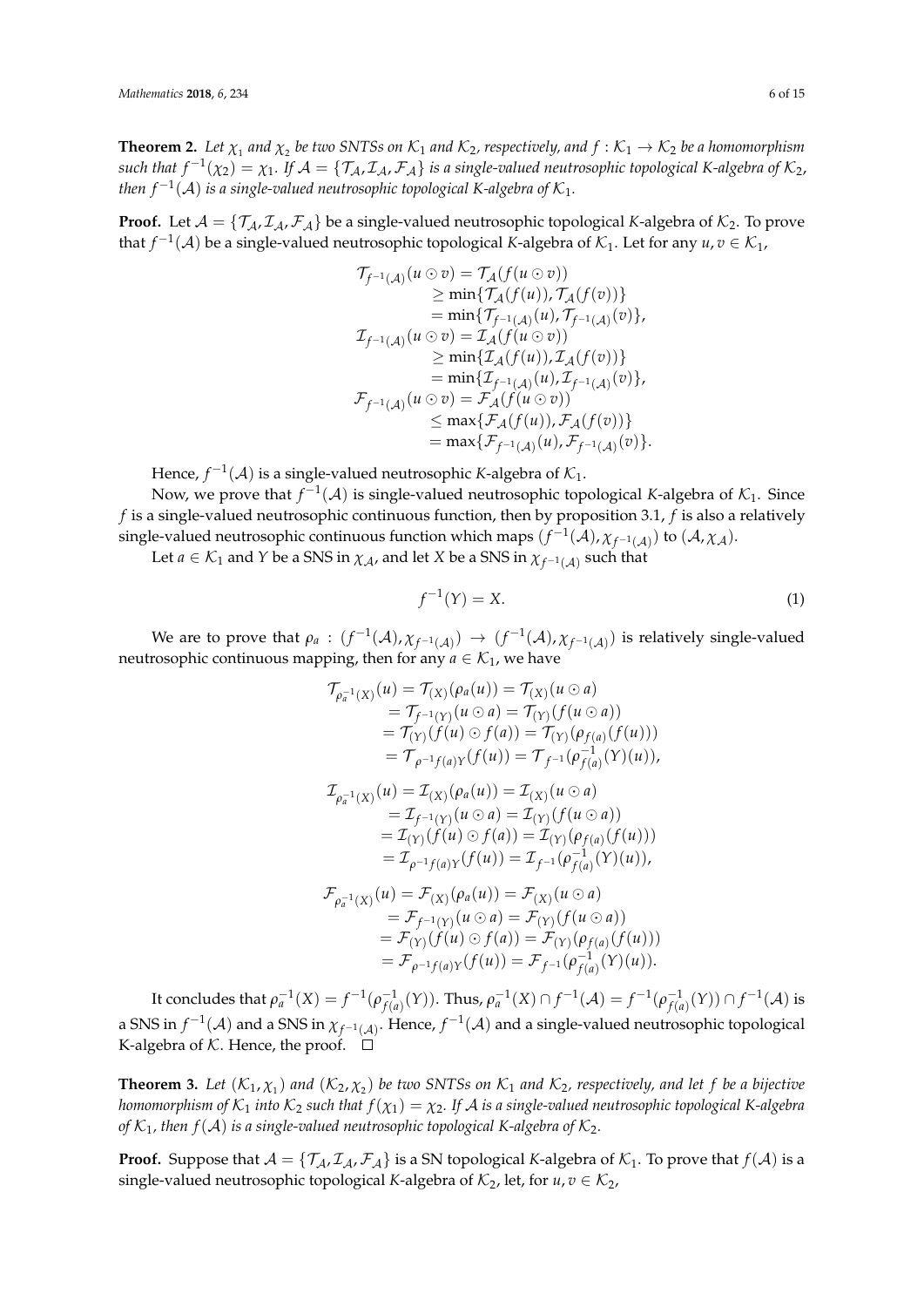$$
f(\mathcal{A}) = (f_{\text{sup}}(\mathcal{T}_{\mathcal{A}})(v), f_{\text{sup}}(\mathcal{I}_{\mathcal{A}})(v), f_{\text{inf}}(\mathcal{F}_{\mathcal{A}})(v)).
$$

Let  $a_0 \in f^{-1}(u)$ ,  $b_0 \in f^{-1}(v)$  such that

$$
\sup_{x \in f^{-1}(u)} \mathcal{T}_{\mathcal{A}}(x) = \mathcal{T}_{\mathcal{A}}(a_{o}), \sup_{x \in f^{-1}(v)} \mathcal{T}_{\mathcal{A}}(x) = \mathcal{T}_{\mathcal{A}}(b_{o}), \n\sup_{x \in f^{-1}(u)} \mathcal{I}_{\mathcal{A}}(x) = \mathcal{I}_{\mathcal{A}}(a_{o}), \sup_{x \in f^{-1}(v)} \mathcal{I}_{\mathcal{A}}(x) = \mathcal{I}_{\mathcal{A}}(b_{o}), \n\inf_{x \in f^{-1}(u)} \mathcal{F}_{\mathcal{A}}(x) = \mathcal{F}_{\mathcal{A}}(a_{o}), \inf_{x \in f^{-1}(v)} \mathcal{F}_{\mathcal{A}}(x) = \mathcal{F}_{\mathcal{A}}(b_{o}).
$$

Now,

$$
T_{f(\mathcal{A})}(u \odot v) = \sup_{x \in f^{-1}(u \odot v)} \mathcal{T}_{\mathcal{A}}(x)
$$
  
\n
$$
\geq \mathcal{T}_{\mathcal{A}}(a_o, b_o)
$$
  
\n
$$
\geq \min \{ \mathcal{T}_{\mathcal{A}}(a_o), \mathcal{T}_{\mathcal{A}}(b_o) \}
$$
  
\n
$$
= \min \{ \sup_{x \in f^{-1}(u)} \mathcal{T}_{\mathcal{A}}(x), \sup_{x \in f^{-1}(v)} \mathcal{T}_{\mathcal{A}}(x) \}
$$
  
\n
$$
= \min \{ \mathcal{T}_{f(\mathcal{A})}(u), \mathcal{T}_{f(\mathcal{A})}(v) \},
$$

$$
\mathcal{I}_{f(\mathcal{A})}(u \odot v) = \sup_{x \in f^{-1}(u \odot v)} \mathcal{I}_{\mathcal{A}}(x)
$$
\n
$$
\geq \mathcal{I}_{\mathcal{A}}(a_{o}, b_{o})
$$
\n
$$
\geq \min \{ \mathcal{I}_{\mathcal{A}}(a_{o}), \mathcal{I}_{\mathcal{A}}(b_{o}) \}
$$
\n
$$
= \min \{ \sup_{x \in f^{-1}(u)} \mathcal{I}_{\mathcal{A}}(x), \sup_{x \in f^{-1}(v)} \mathcal{I}_{\mathcal{A}}(x) \}
$$
\n
$$
= \min \{ \mathcal{I}_{f(\mathcal{A})}(u), \mathcal{I}_{f(\mathcal{A})}(v) \},
$$

$$
\mathcal{F}_{f(\mathcal{A})}(u \odot v) = \inf_{x \in f^{-1}(u \odot v)} \mathcal{F}_{\mathcal{A}}(x)
$$
\n
$$
\leq \mathcal{F}_{\mathcal{A}}(a_o, b_o)
$$
\n
$$
\leq \max \{ \mathcal{F}_{\mathcal{A}}(a_o), \mathcal{F}_{\mathcal{A}}(b_o) \}
$$
\n
$$
= \max \{ \inf_{x \in f^{-1}(u)} \mathcal{F}_{\mathcal{A}}(x), \inf_{x \in f^{-1}(v)} \mathcal{F}_{\mathcal{A}}(x) \}
$$
\n
$$
= \max \{ \mathcal{F}_{f(\mathcal{A})}(u), \mathcal{F}_{f(\mathcal{A})}(v) \}.
$$

Hence,  $f(A)$  is a single-valued neutrosophic *K*-subalgebra of  $K_2$ . Now, we prove that the self  $\text{mapping } \rho_b: (f(\mathcal{A}), \chi_f(\mathcal{A})) \to (f(\mathcal{A}), \chi_f(\mathcal{A}))$ , defined by  $\rho_b(v) = v \odot b$ , for all  $b \in \mathcal{K}_2$ , is a relatively single-valued neutrosophic continuous mapping. Let  $Y_A$  be a SNS in  $\chi_A$ , there exists a SNS "*Y*" in  $\chi_1$ such that  $Y_{\mathcal{A}} = Y \cap \mathcal{A}$ . We show that for a SNS in  $\chi_{f(\mathcal{A})}$ ,

$$
\rho^{-1}{}_{b}(\Upsilon_{f(\mathcal{A})})\cap f(\mathcal{A})\in \chi_{f(\mathcal{A})}
$$

Since *f* is an injective mapping, then  $f(Y_A) = f(Y \cap A) = f(Y) \cap f(A)$  is a SNS in  $\chi_{f(A)}$  which shows that *f* is relatively single-valued neutrosophic open. In addition, *f* is surjective, then for all  $b \in \mathcal{K}_2$ ,  $a = f(b)$ , where  $a \in \mathcal{K}_1$ .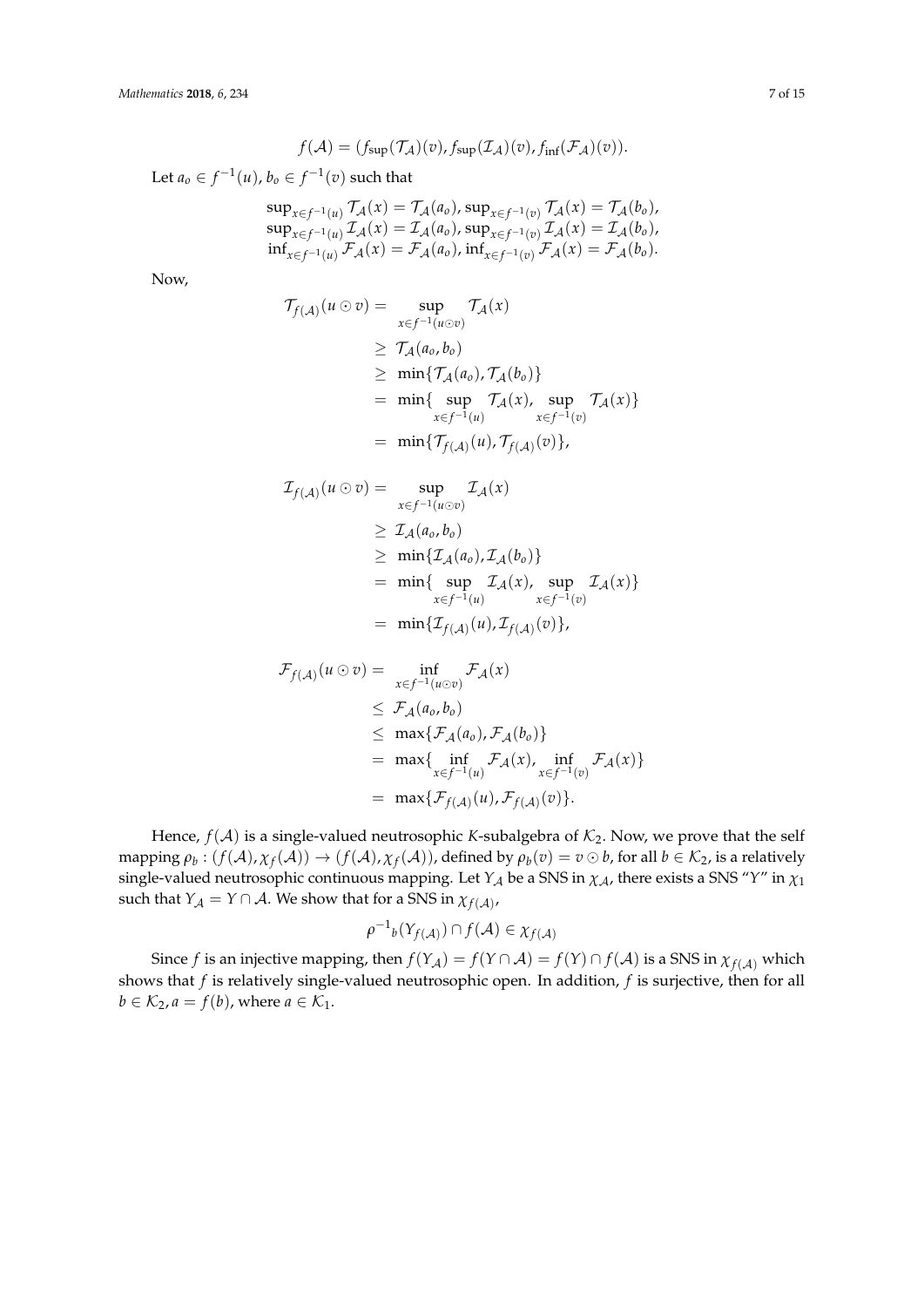Now,

$$
\begin{aligned}\n\mathcal{T}_{f^{-1}(\rho^{-1}b(Y_{f(A)}))}(u) &= \mathcal{T}_{f^{-1}(\rho^{-1}f(a)(Y_{f(A)}))}(u) \\
&= \mathcal{T}_{\rho^{-1}f(a)(Y_{f(A)})}(f(u)) \\
&= \mathcal{T}_{(Y_{f(A)})}(\rho_{f(a)}(f(u))) \\
&= \mathcal{T}_{(Y_{f(A)})}(f(u) \odot f(a)) \\
&= \mathcal{T}_{f^{-1}(Y_{f(A)})}(u \odot a) \\
&= \mathcal{T}_{f^{-1}(Y_{f(A)})}(\rho_a(u)) \\
&= \mathcal{T}_{\rho^{-1}(a)}(f^{-1}(Y_{f(A)}))(u), \\
\mathcal{T}_{f^{-1}(\rho^{-1}b(Y_{f(A)}))}(u) &= \mathcal{I}_{f^{-1}(\rho^{-1}f(a)(Y_{f(A)}))}(u) \\
&= \mathcal{I}_{\rho^{-1}f(a)(Y_{f(A)})}(f(u)) \\
&= \mathcal{I}_{(Y_{f(A)})}(\rho_{f(a)}(f(u))) \\
&= \mathcal{I}_{(Y_{f(A)})}(f(u) \odot f(a)) \\
&= \mathcal{I}_{f^{-1}(Y_{f(A)})}(u \odot a) \\
&= \mathcal{I}_{f^{-1}(Y_{f(A)})}(\rho_a(u)) \\
&= \mathcal{I}_{f^{-1}(Y_{f(A)})}(\rho_a(u)) \\
&= \mathcal{I}_{f^{-1}(a)}(f^{-1}(Y_{f(A)}))(u), \\
\mathcal{F}_{f^{-1}(\rho^{-1}b(Y_{f(A)}))}(u) &= \mathcal{F}_{\rho^{-1}f(a)(Y_{f(A)})}(f(u)) \\
&= \mathcal{F}_{(Y_{f(A)})}(f(u)) \\
&= \mathcal{F}_{(Y_{f(A)})}(f(u) \odot f(a))\n\end{aligned}
$$

This implies that  $f^{-1}(\rho_{(h)}^{-1})$  $\binom{-1}{b}((Y_{f(A)})) = \rho_{(a)}^{-1}$  $\frac{1}{(a)}(f^{-1}(Y_{(\mathcal{A})})).$  Since  $\rho_{a}:(\mathcal{A},\chi_{\mathcal{A}})\rightarrow (\mathcal{A},\chi_{\mathcal{A}})$  is relatively single-valued neutrosophic continuous mapping and *f* is relatively single-valued neutrosophic continues mapping from  $(A, \chi_A)$  into  $(f(A), \chi_{f(A)})$ ,  $f^{-1}(\rho_{(b)}^{-1})$  $\binom{-1}{(b)}((Y_{f(\mathcal{A})}))) \cap \mathcal{A} = \rho_{(a)}^{-1}$ (*a*) (*f* −1 (*Y*(A) )) ∩ A is a SNS in  $\chi_{\mathcal{A}}$ . Hence,  $f(f^{-1}(\rho_{(b)}((Y_{f(\mathcal{A})}))) \cap \mathcal{A}) = \rho_{(b)}^{-1}$  $\int_{(b)}^{-1}(Y_{f(\mathcal{A})})\cap f(\mathcal{A})$  is a SNS in  $\chi_{\mathcal{A}}$ , which completes the proof.  $\square$ 

 $=\mathcal{F}_{f^{-1}(Y_{f(\mathcal{A})})}(u\odot a)$ 

 $=$   $\mathcal{F}_{f^{-1}(Y_{f(\mathcal{A})})}(\rho_a(u))$ 

 $= \mathcal{F}_{\rho^{-1}(a)}(f^{-1}(Y_{f(\mathcal{A})}))(u).$ 

**Example 2.** Let  $K = (G, \cdot, \odot, e)$  be a K-algebra, where  $G = \{e, x, x^2, x^3, x^4, x^5, x^6, x^7, x^8\}$  is the cyclic group *of order* 9 *and Caley's table for is given in Example [1.](#page-3-0) We define a SNS as:*

$$
\mathcal{A} = \{ (e, 0.4, 0.5, 0.8), (s, 0.3, 0.4, 0.6) \},\
$$

$$
\mathcal{B} = \{ (e, 0.3, 0.4, 0.8), (s, 0.2, 0.3, 0.6) \},\
$$

*for all*  $s \neq e \in G$ , *where*  $A, B \in [0, 1]$ *. The collection*  $\chi_K = \{ \mathcal{O}_{SN}, 1_{SN}, A, B \}$  *of SNSs of* K *is a SNT on* K *and*  $(K, \chi_K)$  *is a SNTS. Let C be a SNS in K, defined as:* 

$$
C = \{ (e, 0.7, 0.5, 0.2), (s, 0.5, 0.4, 0.6) \}, \forall s \neq e \in G.
$$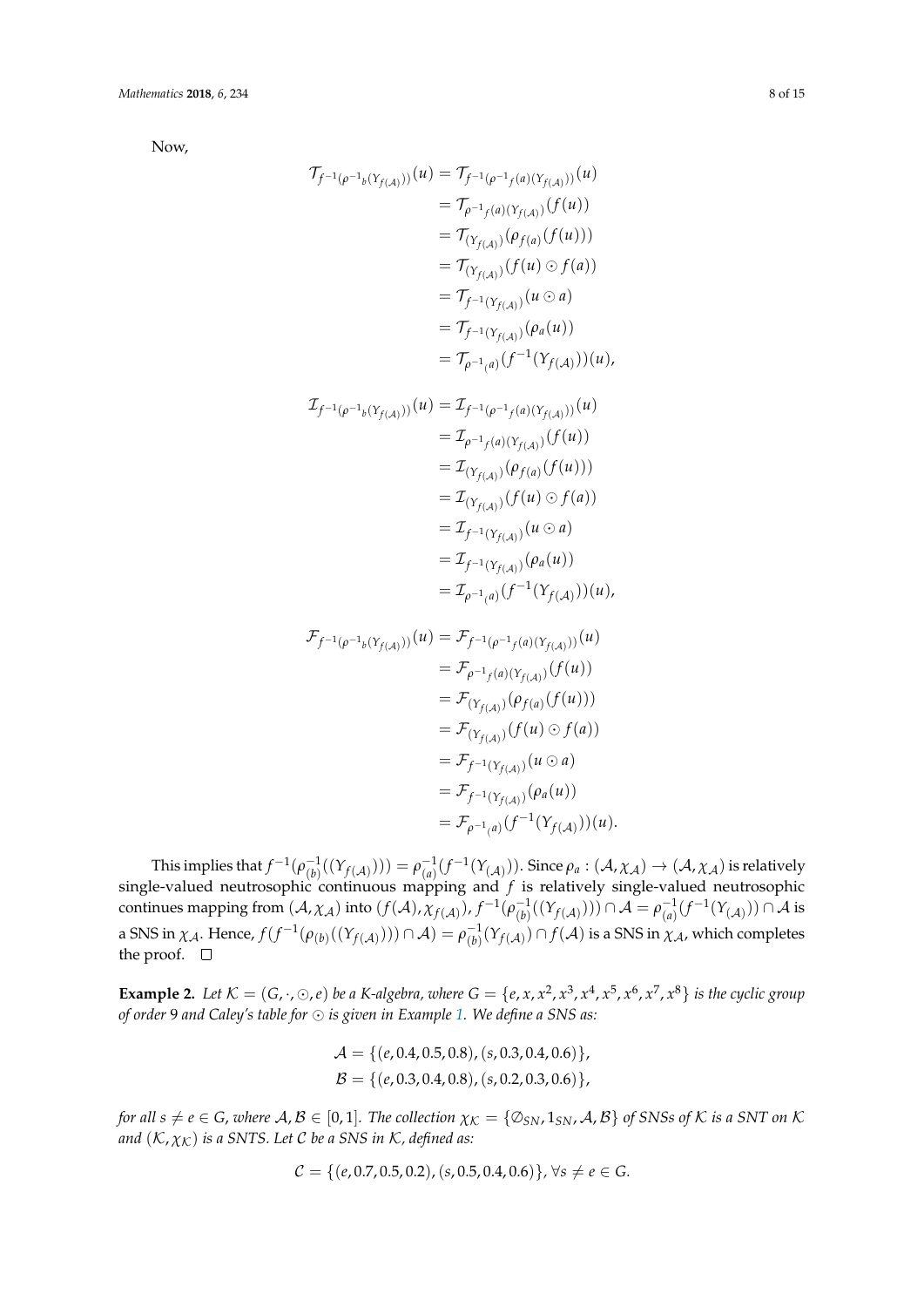*Clearly,* C *is a single-valued neutrosophic K-subalgebra of* K*. By direct calculations relative topology*  $\chi_c$  *is obtained as*  $\chi_c = {\emptyset_A, 1_A, A}$ *. Then, the pair*  $(C, \chi_c)$  *is a single-valued neutrosophic subspace of* (K,  $χ$ <sub>K</sub>). We show that C is a single-valued neutrosophic topological K-subalgebra of K, i.e., the self *mapping*  $\rho_a: (\mathcal{C}, \chi_{\mathcal{C}}) \to (\mathcal{C}, \chi_{\mathcal{C}})$  defined by  $\rho_a(u) = u \odot a$ ,  $\forall a \in \mathcal{K}$  is relatively single-valued neutrosophic *continuous mapping, i.e., for a SNOS A in*  $(C, \chi_C)$ *,*  $\rho_a^{-1}(\mathcal{A}) \cap C \in \chi_C$ *. Since*  $\rho_a$  *is homomorphism, then*  $\rho_a^{-1}(\mathcal{A})\cap\mathcal{C}=\mathcal{A}\in\chi_\mathcal{C}.$  Therefore,  $\rho_a:(\mathcal{C},\chi_\mathcal{C})\to(\mathcal{C},\chi_\mathcal{C})$  is relatively single-valued neutrosophic continuous *mapping. Hence,* C *is a single-valued neutrosophic topological K-algebra of* K*.*

**Example 3.** Let  $K = (G, \cdot, \odot, e)$  be a K-algebra, where  $G = \{e, x, x^2, x^3, x^4, x^5, x^6, x^7, x^8\}$  is the cyclic group *of order* 9 *and Caley's table for is given in Example 3.1. We define a SNS as:*

> $\mathcal{A} = \{ (e, 0.4, 0.5, 0.8), (s, 0.3, 0.4, 0.6) \},\$  $\mathcal{B} = \{(e, 0.3, 0.4, 0.8), (s, 0.2, 0.3, 0.6)\},\$  $\mathcal{D} = \{ (e, 0.2, 0.1, 0.3), (s, 0.1, 0.1, 0.5) \},\$

*for all*  $s \neq e \in G$ , *where*  $A, B \in [0, 1]$ *. The collection*  $\chi_1 = \{ \emptyset_{SN}, 1_{SN}, \mathcal{D} \}$  *and*  $\chi_2 = \{ \emptyset_{SN}, 1_{SN}, A, B \}$  *of SNSs of*  $K$  *are SNTs on*  $K$  *and*  $(K, \chi_1)$ ,  $(K, \chi_2)$  *be two SNTSs. Let*  $C$  *be a SNS in*  $(K, \chi_2)$ , *defined as:* 

 $C = \{(e, 0.7, 0.5, 0.2), (s, 0.5, 0.4, 0.6)\}\,$ ,  $\forall s \neq e \in G$ .

*Now, Let*  $f: (\mathcal{K}, \chi_1) \to (\mathcal{K}, \chi_2)$  be a homomorphism such that  $f^{-1}(\chi_2) = \chi_1$  (we have not consider  $\mathcal K$  to *be distinct), then, by Proposition [3,](#page-4-0) f is a single-valued neutrosophic continuous function and f is also relatively single-valued neutrosophic continues mapping from*  $(K, \chi_1)$  *into*  $(K, \chi_2)$ *. Since* C *is a SNS in*  $(K, \chi_2)$  *and with relative topology*  $\chi_c = \{\emptyset_A, 1_A, A\}$  *is also a single-valued neutrosophic topological K-algebra of*  $(K, \chi_2)$ *. We prove that f* −1 (C) *is a single-valued neutrosophic topological K-algebra in* (K, *χ*1)*. Since f is a continuous* function, then, by Definition [8,](#page-3-1) f $^{-1}(\mathcal{C})$  is a single-valued neutrosophic K-subalgebra in  $(\mathcal{K},\chi_1)$ . To prove that  $f^{-1}(c)$  *is a single-valued neutrosophic topological K-algebra, then for*  $b \in \mathcal{K}_1$  *take* 

$$
\rho_b: (f^{-1}(\mathcal{C}), \chi_{f^{-1}(\mathcal{C})}) \to (f^{-1}(\mathcal{C}), \chi_{f^{-1}(\mathcal{C})}),
$$

 $f$  *or*  $A \in \chi_{f^{-1}(C)}$ ,  $\rho_b^{-1}(A) \cap f^{-1}(\mathcal{C}) \in \chi_{f^{-1}(C)}$  which shows that  $f^{-1}(C)$  is a single-valued neutrosophic *topological K-algebra in* (K, *χ*1)*. Similarly, we can show that f*(C) *is a a single-valued neutrosophic topological K-algebra in* (K, *χ*2) *by considering a bijective homomorphism.*

<span id="page-8-0"></span>**Definition 14.** Let  $\chi$  be a SNT on K and  $(K, \chi)$  be a SNTS. Then,  $(K, \chi)$  is called single-valued neutrosophic  $C_5$ -disconnected topological space if there exist a SNOS and SNCS H such that  $\mathcal{H} = (\mathcal{T}_H, \mathcal{I}_H, \mathcal{F}_{H_L}) \neq 1_{SN}$ *and*  $\mathcal{H} = (\mathcal{T}_{\mathcal{H}}, \mathcal{I}_{\mathcal{H}}, \mathcal{F}_{\mathcal{H}}) \neq \emptyset_{SN}$ , otherwise  $(\mathcal{K}, \chi)$  is called single-valued neutrosophic C<sub>5</sub>-connected.

**Example 4.** *Every indiscrete SNT space on*  $K$  *is C<sub>5</sub>-connected.* 

**Proposition 4.** Let  $(K_1, \chi_1)$  and  $(K_2, \chi_2)$  be two SNTSs and  $f : (K_1, \chi_1) \to (K_2, \chi_2)$  be a surjective *single-valued neutrosophic continuous mapping. If* (K1, *χ*1) *is a single-valued neutrosophic C*5*-connected space, then*  $(K_2, \chi_2)$  *is also a single-valued neutrosophic*  $C_5$ -connected space.

**Proof.** Suppose on contrary that  $(K_2, \chi_2)$  is a single-valued neutrosophic  $C_5$ -disconnected space. Then, by Definition [14,](#page-8-0) there exist both SNOS and SNCS H be such that  $\mathcal{H} \neq 1_{SN}$  and  $\mathcal{H} \neq \emptyset_{SN}$ . Since *f* is a single-valued neutrosophic continuous and onto function, so  $f^{-1}(\mathcal{H})=1_{SN}$  or  $f^{-1}(\mathcal{H})=\varnothing_{SN}$ , where  $f^{-1}(\mathcal{H})$  is both SNOS and SNCS. Therefore,

$$
\mathcal{H} = f(f^{-1}(\mathcal{H})) = f(1_{SN}) = 1_{SN}
$$
 (2)

and

$$
\mathcal{H} = f(f^{-1}(\mathcal{H})) = f(\mathcal{O}_{SN}) = \mathcal{O}_{SN},\tag{3}
$$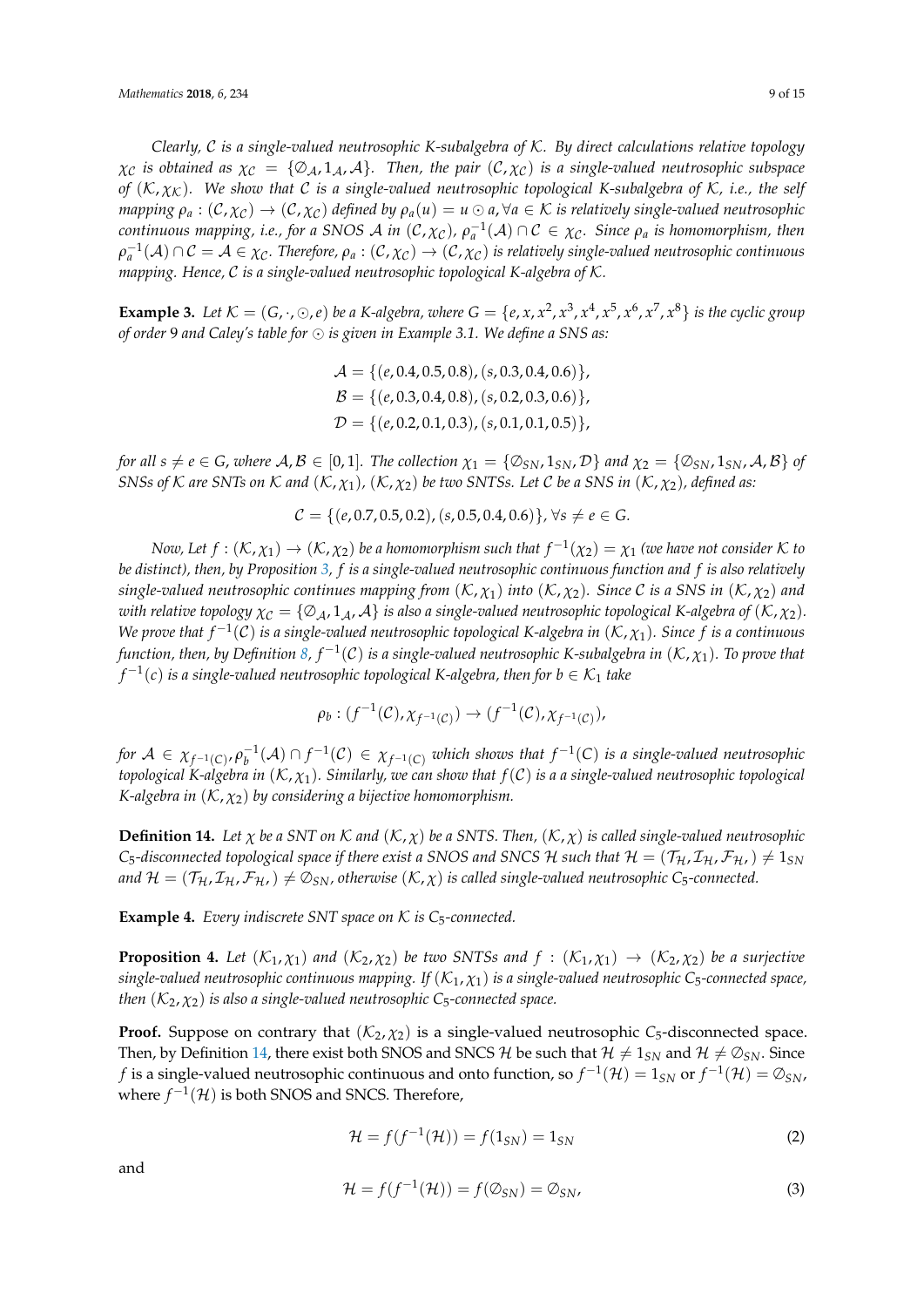a contradiction. Hence,  $(\mathcal{K}_2, \chi_2)$  is a single-valued neutrosophic  $C_5$ -connected space.  $\Box$ 

**Corollary 1.** Let  $\chi$  be a SNT on K. Then,  $(K, \chi)$  is called a single-valued neutrosophic C<sub>5</sub>-connected space if *and only if there does not exist a single-valued neutrosophic continuous map*  $f:(K,\chi) \to (\mathcal{F}_T,\chi_T)$  *such that*  $f \neq 1_{SN}$  and  $f \neq \emptyset_{SN}$ 

**Definition 15.** Let  $A = \{T_A, I_A, F_A\}$  be a SNS in K. Let  $\chi$  be a SNT on K. The interior and closure of A in K *is defined as:*

A*Int: The union of SNOSs which contained in* A. A*Clo: The intersection of SNCSs for which* A *is a subset of these SNCSs.*

**Remark 1.** *Being union of SNOS* A*Int is a SNO and* A*Clo being intersection of SNCS is SNC.*

**Theorem 4.** Let A be a SNS in a SNTS  $(K, \chi)$ . Then,  $\mathcal{A}^{Int}$  is such an open set which is the largest open set of K *contained in* A*.*

**Corollary 2.**  $A = (T_A, T_A, F_A)$  *is a SNOS in K if and only if*  $A^{Int} = A$  *and*  $A = (T_A, T_A, F_A)$  *is a SNCS in*  $K$  *if and only if*  $A^{Cl_0} = A$ *.* 

**Proposition 5.** *Let* A *be a SNS in* K*. Then, following results hold for* A*:*

 $(i)$   $(1_{SN})^{Int} = 1_{SN}.$  $(ii)$   $(\emptyset_{SN})^{Clo} = \emptyset_{SN}.$  $(iii) \overline{(\mathcal{A})}^{Int} = \overline{(\mathcal{A})^{Clo}}.$  $(iv) \overline{(\mathcal{A})}^{Clo} = \overline{(\mathcal{A})^{Int}}.$ 

**Definition 16.** *Let* K *be a K-algebra and χ be a SNT on* K*. A SNOS* A *in* K *is said to be single-valued neutrosophic regular open if*

$$
\mathcal{A} = (\mathcal{A}^{Clo})^{Int}.
$$
 (4)

**Remark 2.** *Every SNOS which is regular is single-valued neutrosophic open and every single-valued neutrosophic closed and open set is a single-valued neutrosophic regular open.*

<span id="page-9-0"></span>**Definition 17.** *A single-valued neutrosophic super connected K-algebra is such a K-algebra in which there does not exist a single-valued neutrosophic regular open set*  $A = (T_A, T_A, F_A)$  *such that*  $A \neq \emptyset_{SN}$  *and*  $A \neq 1_{SN}$ *. If there exists such a single-valued neutrosophic regular open set*  $A = (\mathcal{T}_A, \mathcal{I}_A, \mathcal{F}_A)$  *such that*  $A \neq \emptyset_{SN}$  *and*  $A \neq 1_{SN}$ , then K-algebra is said to be a single-valued neutrosophic super disconnected.

**Example 5.** Let  $K = (G, \cdot, \odot, e)$  be a K-algebra, where  $G = \{e, x, x^2, x^3, x^4, x^5, x^6, x^7, x^8\}$  is the cyclic group *of order* 9 *and Caley's table for is given in Example [1](#page-3-0) We define a SNS as:*

$$
\mathcal{A} = \{ (e, 0.2, 0.3, 0.8), (s, 0.1, 0.2, 0.6) \}.
$$

*Let*  $\chi_K = {\mathcal{O}}_{SN}$ , 1<sub>SN</sub>, A} *be a SNT on* K *and let*  $\mathcal{B} = \{ (e, 0.3, 0.3, 0.8), (s, 0.2, 0.2, 0.6) \}$  *be a SNS in* K*. here*

$$
SNOSs: \emptyset_{SN} = \{0,0,1\}, 1_{SN} = \{1,1,0\}, \mathcal{A} = \{(e, 0.2, 0.3, 0.8), (s, 0.1, 0.2, 0.6)\}.
$$
  
\n
$$
SNCSs: (\emptyset_{SN})^c = (\{0,0,1\})^c = (\{1,1,0\}) = 1_{SN}, (1_{SN})^c = (\{1,1,0\})^c = (\{0,0,1\}) = \emptyset_{SN},
$$
  
\n
$$
(\mathcal{A})^c = (\{(e, 0.2, 0.3, 0.8), (s, 0.1, 0.2, 0.6)\})^c = (\{(e, 0.8, 0.3, 0.2), (s, 0.6, 0.2, 0.1)\}) = \mathcal{A}'(say).
$$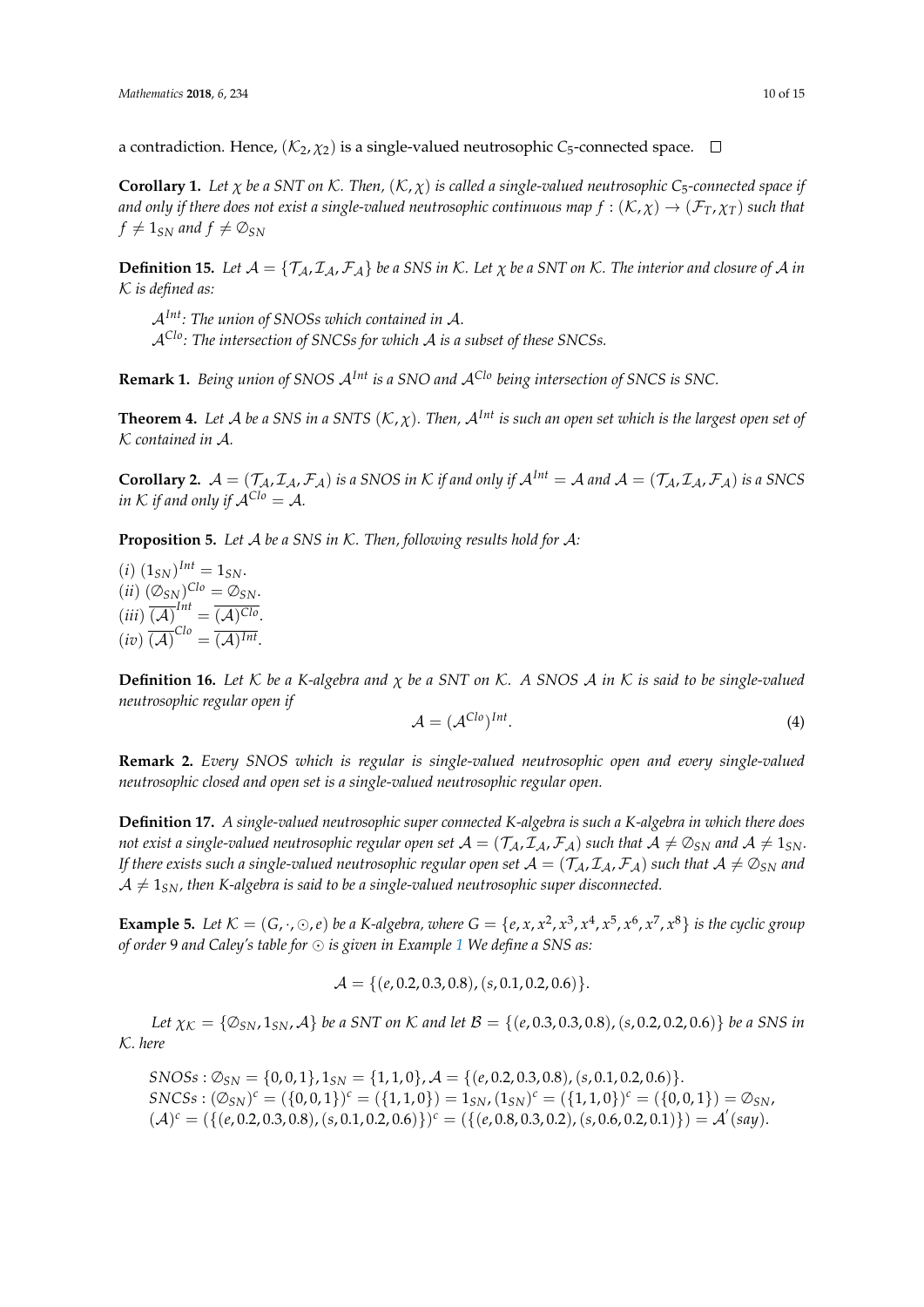*Then, closure of* B *is the intersection of closed sets which contain* B*. Therefore,*

$$
\mathcal{A}^{'} = \mathcal{B}^{Clo}.\tag{5}
$$

*Now, interior of* B *is the union of open sets which contain in* B*. Therefore,*

$$
\oslash_{SN} \bigcup \mathcal{A} = \mathcal{A}
$$
  

$$
\mathcal{A} = \mathcal{B}^{Int}.
$$
 (6)

 $\Delta$  *Note that*  $(\mathcal{B}^{Clo})^{Clo} = \mathcal{B}^{Clo}$ . Now, if we consider a SNS  $\mathcal{A} = \{(e, 0.2, 0.3, 0.8), (s, 0.1, 0.2, 0.6)\}$  in a *K*-algebra  $K$  and if  $\chi_K = \{ \varnothing_{SN}, 1_{SN}, \mathcal{A} \}$  is a SNT on  $K$ . Then,  $(\mathcal{A})^{Clo} = \mathcal{A}$  and  $(\mathcal{A})^{Int} = \mathcal{A}$ . Consequently,

$$
\mathcal{A} = (\mathcal{A}^{Clo})^{Int},\tag{7}
$$

*which shows that* A *is a SN regular open set in K-algebra* K*. Since* A *is a SN regular open set in* K *and*  $A \neq \emptyset_{SN}$ ,  $A \neq 1_{SN}$ , then, by Definition [17,](#page-9-0) K-algebra K is a single-valued neutrosophic supper disconnected *K-algebra.*

**Proposition 6.** *Let* K *be a K-algebra and let* A *be a SNOS. Then, the following statements are equivalent:*

- (*i*) *A K-algebra is single-valued neutrosophic super connected.*
- $(iii)$   $({\cal A})^{Clo} = 1_{SN}$ , for each SNOS  ${\cal A} \neq \emptyset_{SN}$ .
- (*iii*)  $({\mathcal{A}})^{Int} = \emptyset_{SN}$ , for each SNCS  ${\mathcal{A}} \neq 1_{SN}$ *.*
- (*iv*) *There do not exist SNOSs A, F such that*  $A \subseteq \overline{\mathcal{F}}$  *and*  $A \neq \emptyset_{SN} \neq \mathcal{F}$  *in K-algebra K.*

**Definition 18.** Let  $(K, \chi)$  be a SNTS, where K is a K-algebra. Let S be a collection of SNOSs in K denoted by  $S = \{(\mathcal{T}_{\mathcal{A}_j}, \mathcal{I}_{\mathcal{A}_j}, \mathcal{F}_{\mathcal{A}_j}) : j \in J\}$ *. Let*  $\mathcal A$  *be a SNOS in K. Then, S is called a single-valued neutrosophic open covering of A if*  $A \subseteq \bigcup S$ .

**Definition 19.** Let  $K$  be a K-algebra and  $(K, \chi)$  be a SNTS. Let L be a finite sub-collection of S. If L is also *a single-valued neutrosophic open covering of* A *, then it is called a finite sub-covering of S and* A *is called single-valued neutrosophic compact if each single-valued neutrosophic open covering S of* A *has a finite sub-cover. Then,* (K, *χ*) *is called compact K-algebra.*

**Remark 3.** *If either* K *is a finite K-algebra or χ is a finite topology on* K*, i.e., consists of finite number of single-valued neutrosophic subsets of* K*, then the SNT* (K, *χ*) *is a single-valued neutrosophic compact topological space.*

**Proposition 7.** Let  $(K_1, \chi_1)$  and  $(K_2, \chi_2)$  be two SNTSs and f be a single-valued neutrosophic continuous *mapping from*  $K_1$  *into*  $K_2$ *. Let*  $A$  *be a SNS in*  $(K_1, \chi_1)$ *. If*  $A$  *is single-valued neutrosophic compact in*  $(K_1, \chi_1)$ *, then*  $f(A)$  *is single-valued neutrosophic compact in*  $(K_2, \chi_2)$ *.* 

**Proof.** Let  $f : (\mathcal{K}_1, \chi_1) \to (\mathcal{K}_2, \chi_2)$  be a single-valued neutrosophic continuous function. Let  $\acute{S}=(f^{-1}(\mathcal{A}_j : j \in J))$  be a single-valued neutrosophic open covering of  $\mathcal{A}$  since  $\mathcal{A}$  be a SNS in  $(\mathcal{K}_1, \chi_1)$ . Let  $\acute{L} = (\mathcal{A}_j : j \in J)$  be a single-valued neutrosophic open covering of  $f(\mathcal{A})$ . Since  $\mathcal{A}$  is compact, then there exists a single-valued neutrosophic finite sub-cover <sup>S</sup>*<sup>n</sup> j*=1  $f^{-1}(\mathcal{A}_j)$  such that

$$
\mathcal{A}\subseteq \bigcup_{j=1}^n f^{-1}(\mathcal{A}_j)
$$

We have to prove that there also exists a finite sub-cover of  $\acute{L}$  for  $f(A)$  such that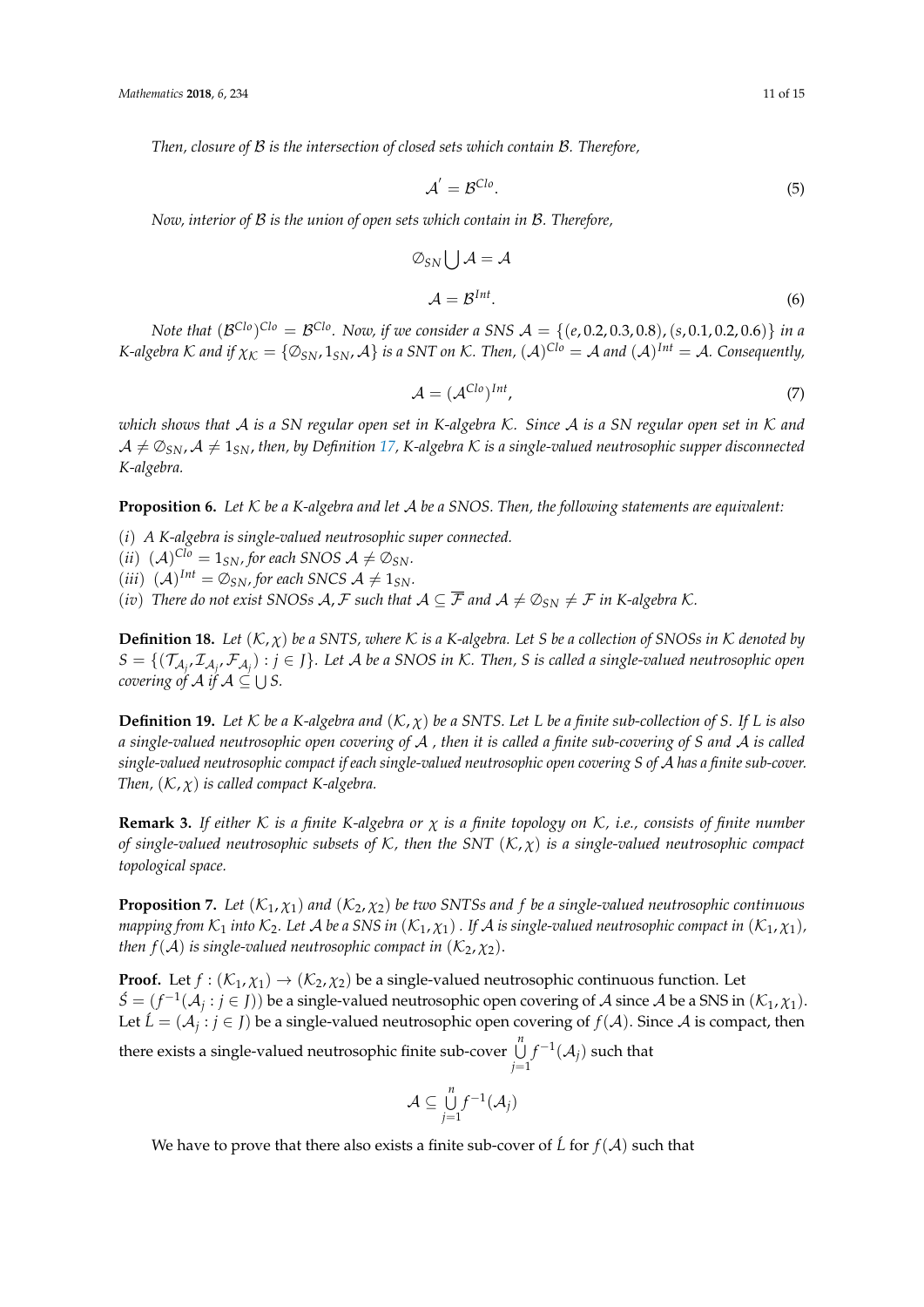Now,

$$
\mathcal{A} \subseteq \bigcup_{j=1}^{n} f^{-1}(\mathcal{A}_j)
$$
\n
$$
f(\mathcal{A}) \subseteq f(\bigcup_{j=1}^{n} f^{-1}(\mathcal{A}_j))
$$
\n
$$
f(\mathcal{A}) \subseteq \bigcup_{j=1}^{n} (f(f^{-1}(\mathcal{A}_j)))
$$
\n
$$
f(\mathcal{A}) \subseteq \bigcup_{j=1}^{n} (\mathcal{A}_j).
$$

Hence,  $f(A)$  is single-valued neutrosophic compact in  $(\mathcal{K}_2, \chi_2)$ .  $\Box$ 

**Definition 20.** *A single-valued neutrosophic set* A *in a K-algebra* K *is called a single-valued neutrosophic point if*

$$
\mathcal{T}_{\mathcal{A}}(v) = \begin{cases}\n\alpha \in (0, 1], & \text{if } v = u \\
0, & \text{otherwise,} \n\end{cases}
$$
\n
$$
\mathcal{I}_{\mathcal{A}}(v) = \begin{cases}\n\beta \in (0, 1], & \text{if } v = u \\
0, & \text{otherwise,} \n\end{cases}
$$
\n
$$
\mathcal{F}_{\mathcal{A}}(v) = \begin{cases}\n\gamma \in [0, 1), & \text{if } v = u \\
0, & \text{otherwise,} \n\end{cases}
$$

*with support u and value* (*α*, *β*, *γ*)*, denoted by u*(*α*, *β*, *γ*)*. This single-valued neutrosophic point is said to "belong to" a SNS A, written as*  $u(\alpha, \beta, \gamma) \in A$  *if*  $\mathcal{T}_\mathcal{A}(u) \geq \alpha$ ,  $\mathcal{I}_\mathcal{A}(u) \geq \beta$ ,  $\mathcal{F}_\mathcal{A}(u) \leq \gamma$  and said to be *"*quasi-coincident with" a SNS A, written as  $u(\alpha, \beta, \gamma)$  *q* A if  $\mathcal{T}_\mathcal{A}(u) + \alpha > 1$ ,  $\mathcal{I}_\mathcal{A}(u) + \beta > 1$ ,  $\mathcal{F}_\mathcal{A}(u) + \gamma < 1$ .

<span id="page-11-0"></span>**Definition 21.** Let  $K$  be a K-algebra and let  $(K, \chi)$  be a SNTS. Then,  $(K, \chi)$  is called a single-valued *neutrosophic Hausdorff space if and only if, for any two distinct single-valued neutrosophic points*  $u_1, u_2 \in \mathcal{K}$ *, there exist SNOSs*  $B_1 = (\mathcal{T}_{B_1}, \mathcal{I}_{B_1}, \mathcal{F}_{B_1})$ ,  $B_2 = (\mathcal{T}_{B_2}, \mathcal{I}_{B_2}, \mathcal{F}_{B_2})$  such that  $u_1 \in B_1$ ,  $u_2 \in B_2$ , i.e.,

$$
\mathcal{T}_{\mathcal{B}_1}(u_1) = 1, \mathcal{I}_{\mathcal{B}_1}(u_1) = 1, \mathcal{F}_{\mathcal{B}_1}(u_1) = 0, \n\mathcal{T}_{\mathcal{B}_2}(u_2) = 1, \mathcal{I}_{\mathcal{B}_2}(u_2) = 1, \mathcal{F}_{\mathcal{B}_2}(u_2) = 0
$$

*and satisfy the condition that*  $B_1 \cap B_2 = \emptyset_{SN}$ . *Then,*  $(K, \chi)$  *is called single-valued neutrosophic Hausdorff space and K-algebra is said to ba a Hausdorff K-algebra. In fact,* (K, *χ*) *is a Hausdorff K-algebra.*

**Example 6.** Let  $K = (G, \cdot, \odot, e)$  be a K-algebra and let  $(K, \chi_K)$  be a SNTS on K, where  $G=\{e,x,x^2,x^3,x^4,x^5,x^6,x^7,x^8\}$  is the cyclic group of order 9 and Caley's table for  $\odot$  is given in Example [1.](#page-3-0) *We define two SNSs as*  $A = \{(e, 1, 1, 0), (s, 0, 0, 1)\}$ .  $B = \{(e, 0, 0, 1), (s, 1, 1, 0)\}$ . *Consider a single-valued neutrosophic point for*  $e \in K$  *such that* 

$$
\mathcal{T}_{\mathcal{A}}(e) = \begin{cases} 0.3, & \text{if } e=u \\ 0, & \text{otherwise,} \end{cases}
$$

$$
\mathcal{I}_{\mathcal{A}}(e) = \begin{cases} 0.2, & \text{if } e=u \\ 0, & \text{otherwise,} \end{cases}
$$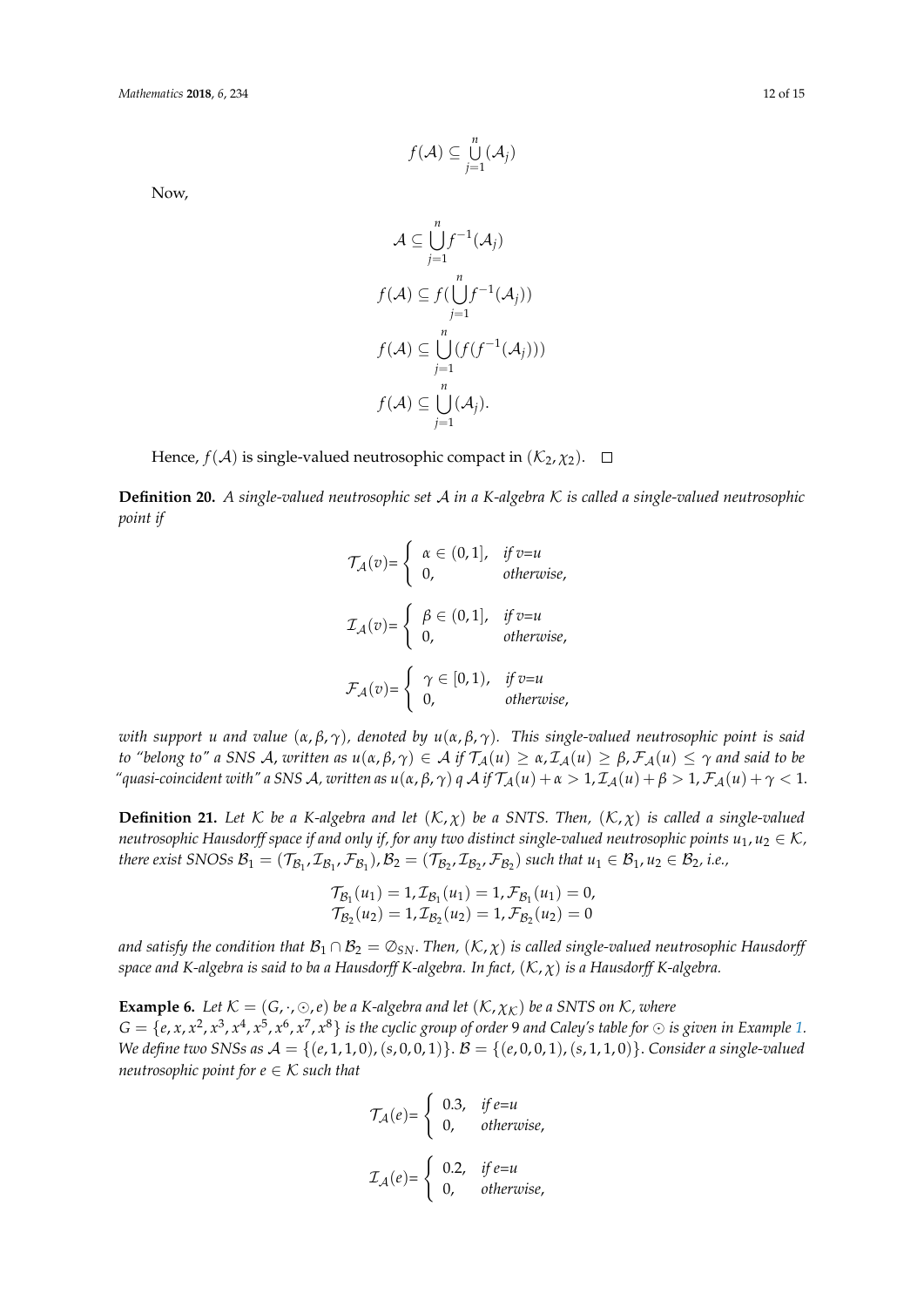*Then, e*(0.3, 0.2, 0.4) *is a single-valued neutrosophic point with support e and value* (0.3, 0.2, 0.4)*. This single-valued neutrosophic point belongs to SNS* "*A*" *but not SNS* "*B*"*.*

*Now, for all*  $s \neq e \in \mathcal{K}$ 

$$
\mathcal{T}_{\mathcal{B}}(s) = \begin{cases}\n0.5, & \text{if } s = u \\
0, & \text{otherwise,} \n\end{cases}
$$
\n
$$
\mathcal{I}_{\mathcal{B}}(s) = \begin{cases}\n0.4, & \text{if } s = u \\
0, & \text{otherwise,} \n\end{cases}
$$
\n
$$
\mathcal{F}_{\mathcal{B}}(s) = \begin{cases}\n0.3, & \text{if } s = u \\
0, & \text{otherwise.}\n\end{cases}
$$

*Then, s*(0.5, 0.4, 0.3) *is a single-valued neutrosophic point with support s and value* (0.5, 0.4, 0.3)*. This single-valued neutrosophic point belongs to SNS* "*B*" *but not SNS* "*A*". Thus,  $e(0.3, 0.2, 0.4) \in A$  and  $e(0.3,0.2,0.4) \notin \mathcal{B}$ ,  $s(0.5,0.4,0.3) \in \mathcal{B}$  and  $s(0.5,0.4,0.3) \notin \mathcal{A}$  and  $\mathcal{A} \cap \mathcal{B} = \emptyset_{SN}$ . Thus, K-algebra is a *Hausdorff K-algebra and*  $(K, \chi_K)$  *is a Hausdorff topological space.* 

**Theorem 5.** Let  $(K_1, \chi_1)$ ,  $(K_2, \chi_2)$  be two SNTSs. Let f be a single-valued neutrosophic homomorphism from  $(K_1, \chi_1)$  *into*  $(K_2, \chi_2)$ . Then,  $(K_1, \chi_1)$  *is a single-valued neutrosophic Hausdorff space if and only if*  $(K_2, \chi_2)$ *is a single-valued neutrosophic Hausdorff K-algebra.*

**Proof.** Let  $(K_1, \chi_1)$ ,  $(K_2, \chi_2)$  be two SNTSs. Let  $K_1$  be a single-valued neutrosophic Hausdorff space, then, according to the Definition [21,](#page-11-0) there exist two SNOSs *X* and *Y* for two distinct single-valued neutrosophic points  $u_1, u_2 \in \chi_2$  also  $a, b \in \mathcal{K}_1(a \neq b)$  such that  $X \cap Y = \varnothing_{SN}$ . Now, for *w* ∈  $K_1$ , consider  $(f^{-1}(u_1))(w) = u_1(f^{-1}(w))$ , where  $u_1(f^{-1}(w)) = s ∈ (0, 1]$  if  $w = f^{-1}(a)$ , otherwise 0. That is,  $(f^{-1}(u_1))(w) = ((f^{-1}(u))_1(w))$ . Therefore, we have  $f^{-1}(u_1) = (f^{-1}(u))_1$ . Similarly,  $f^{-1}(u_2) = (f^{-1}(u))_2$ . Now, since  $f^{-1}$  is a single-valued neutrosophic continuous mapping from  $K_2$  into  $K_1$ , there exist two SNOSs  $f(X)$  and  $f(Y)$  of  $u_1$  and  $u_2$ , respectively, such that  $f(X) \cap f(Y) = f(\mathcal{O}_{SN}) = \mathcal{O}_{SN}$ . This implies that  $\mathcal{K}_2$  is a single-valued neutrosophic Hausdorff *K*-algebra. The converse part can be proved similarly.  $\Box$ 

**Theorem 6.** *Let f be a single-valued neutrosophic continuous function which is both one-one and onto, where*  $f$  *is a mapping from a single-valued neutrosophic compact K-algebra*  $K_1$  *into a single-valued neutrosophic Hausdorff K-algebra*  $K_2$ *. Then, f is a homomorphism.* 

**Proof.** Let  $f : \mathcal{K}_1 \to \mathcal{K}_2$  be a single-valued neutrosophic continuous bijective function from single-valued neutrosophic compact *K*-algebra  $K_1$  into a single-valued neutrosophic Hausdorff *K*-algebra  $K_2$ . Since *f* is a single-valued neutrosophic continuous mapping from  $K_1$  into  $K_2$ , *f* is a homomorphism. Since *f* is bijective, we only prove that *f* is single-valued neutrosophic closed. Let  $\mathcal{D} = (\mathcal{T}_{\mathcal{D}}, \mathcal{I}_{\mathcal{D}}, \mathcal{F}_{\mathcal{D}})$  be a single-valued neutrosophic closed in  $\mathcal{K}_1$ . If  $\mathcal{D} = \mathcal{O}_{SN}$  is single-valued neutrosophic closed in  $K_1$ , then  $f(D) = \emptyset_{SN}$  is single-valued neutrosophic closed in  $K_2$ . However, if  $\mathcal{D} \neq \mathcal{O}_{SN}$ , then  $\mathcal{D}$  will be a single-valued neutrosophic compact, being subset of a single-valued neutrosophic compact *K*-algebra. Then,  $f(D)$ , being single-valued neutrosophic continuous image of a single-valued neutrosophic compact *K*-algebra, is also single-valued neutrosophic compact. Therefore,  $\mathcal{K}_2$  is closed, which implies that mapping *f* is closed. Thus, *f* is a homomorphism.  $\Box$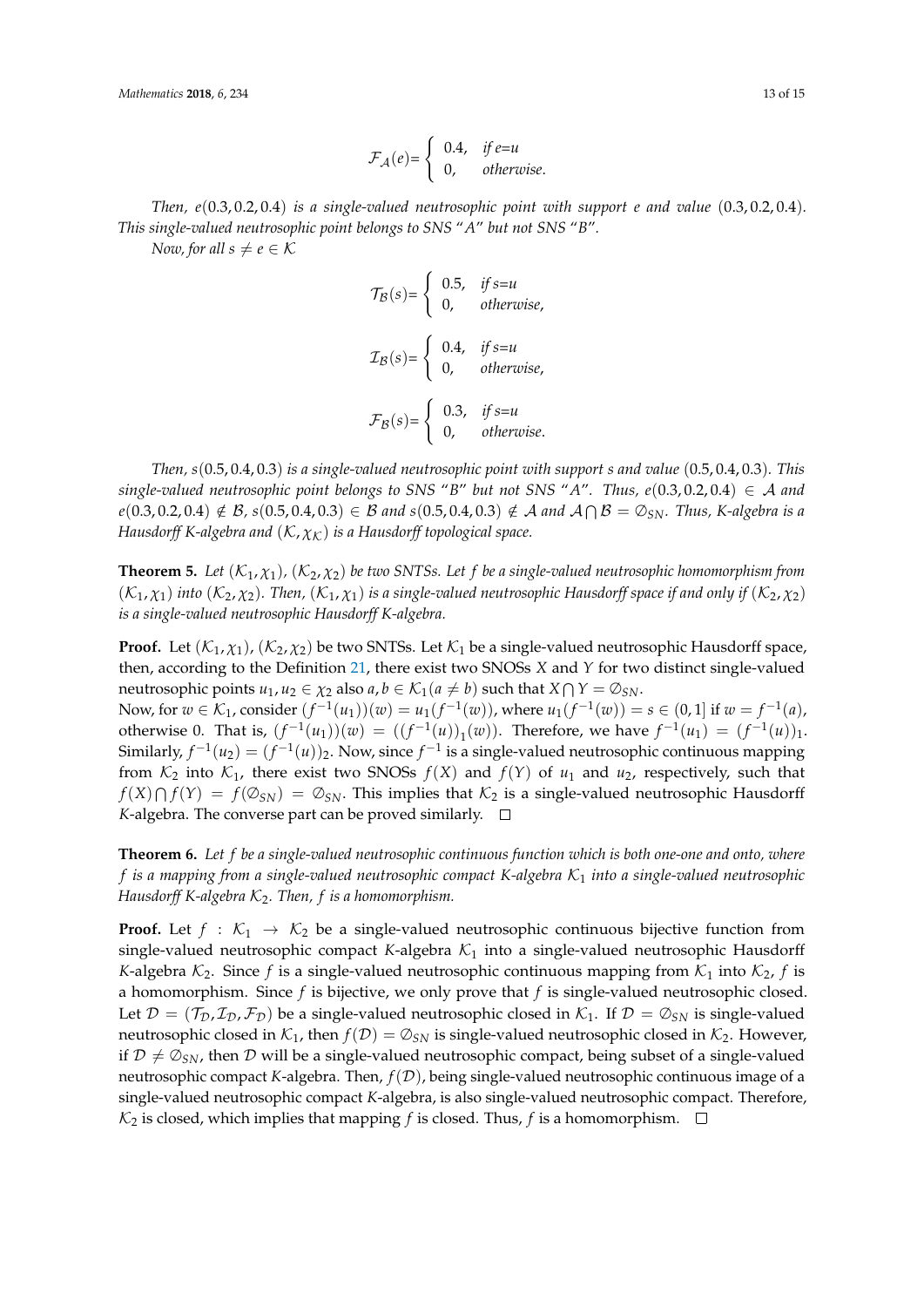#### **4. Conclusions**

Non-classical logic is considered as a powerful tool for inspecting uncertainty and indeterminacy found in real world problems. Being a great extension of classical logic, neutrosophic set theory is considered as a useful mathematical tool to cope up with uncertainties in science, technology, and computer science. We have used this mathematical model with a topological structure to investigate the uncertainty in *K*-algebras. We have introduced the notion of single-valued neutrosophic topological *K*-algebras and presented certain concepts, including continuous function between two topological on *K*-algebras, relatively continuous function and homomorphism. We have investigated the image and pre-image of single-valued neutrosophic topological *K*-algebras under this homomorphism. We have proposed some conclusive concepts, including single-valued neutrosophic compact *K*-algebras and single-valued neutrosophic Hausdorff *K*-algebras. We plan to extend our study to: (i) single-valued neutrosophic soft topological *K*-algebras; and (ii) bipolar neutrosophic soft topological *K*-algebras.

For other notations and terminologies, readers are referred to [\[21–](#page-14-4)[26\]](#page-14-5).

**Author Contributions:** M.A., H.G., F.S. and S.B. conceived of and designed the experiments. M.A. and H.G. wrote the paper

**Acknowledgments:** The author is highly thankful to anonymous referees for their valuable comments and suggestions for improving the paper.

**Conflicts of Interest:** The authors declare that they have no competing interests.

#### **References**

- <span id="page-13-0"></span>1. Dar, K.H.; Akram, M. On a *K*-algebra built on a group. *Southeast Asian Bull. Math.* **2005**, *29*, 41–49.
- 2. Dar, K.H.; Akram, M. Characterization of a K(G)-algebra by self maps. *Southeast Asian Bull. Math.* **2004**, *28*, 601-610.
- <span id="page-13-1"></span>3. Dar, K.H.; Akram, M. On *K*-homomorphisms of *K*-algebras. *Int. Math. Forum* **2007**, *46*, 2283–2293.
- <span id="page-13-2"></span>4. Akram, M.; Dar, K.H.; Jun, Y.B.; Roh, E.H. Fuzzy structures of *K*(*G*)-algebra. *Southeast Asian Bull. Math.* **2007**, *31*, 625–637.
- <span id="page-13-3"></span>5. Akram, M.; Dar, K.H. *Generalized Fuzzy K-Algebras*; VDM Verlag: Saarbrücken, Gernamy, 2010; p. 288, ISBN 978-3-639-27095-2.
- <span id="page-13-4"></span>6. Smarandache, F. *Neutrosophy Neutrosophic Probability, Set, and Logic*; Amer Res Press: Rehoboth, MA, USA, 1998.
- <span id="page-13-5"></span>7. Atanassov, K. Intuitionistic fuzzy sets. *Fuzzy Sets Syst.* **1986**, *20*, 87–96.
- <span id="page-13-6"></span>8. Wang, H.; Smarandache, F.; Zhang, Y.Q.; Sunderraman, R. Single valued neutrosophic sets. *Multispace Multistruct* **2010**, *4*, 410–413.
- <span id="page-13-7"></span>9. Agboola, A.A.A.; Davvaz, B. Introduction to neutrosophic *BC I*/*BCK*-algebras. *Int. J. Math. Math. Sci.* **2015**, *6*, doi:10.1155/2015/370267.
- <span id="page-13-8"></span>10. June, Y.B. Neutrosophic subalgebras of several types in *BCK*/*BC I*-algebras. *Annl. Fuzzy Math. Inform.* **2017**, *14*, 75–86.
- <span id="page-13-9"></span>11. June, Y.B.; Kim, S.J.; Smarandache, F. Interval neutrosophic sets with applications in *BCK*/*BC I*-algebra. *Axioms* **2018**, *7*, 23, doi:10.3390/axioms7020023.
- <span id="page-13-10"></span>12. Jun, Y.B.; Smarandache, F.; Song, S.Z.; Khan, M. Neutrosophic positive implicative *N*-ideals in *BCK*-algebras. *Axioms* **2018**, *7*, 3, doi:10.3390/axioms7010003.
- <span id="page-13-12"></span><span id="page-13-11"></span>13. Chang, C.L. Fuzzy topological spaces. *J. Math. Anal. Appl.* **1968**, *24*, 182–190.
- 14. Lowen, R. Fuzzy topological spaces and fuzzy compactness. *J. Math. Anal. Appl.* **1976**, *56*, 621–633, doi:10.1016/0022-247X(76)90029-9.
- <span id="page-13-13"></span>15. Pu, P.M.; Liu, Y.M. Fuzzy topology, I. Neighbourhood structure of a fuzzy point and Moore-Smith convergence. *J. Math. Anal. Appl.* **1980**, *76*, 571–599.
- <span id="page-13-14"></span>16. Chattopadhyay, K.C.; Samanta, S.K. Fuzzy topology: Fuzzy closure operator, fuzzy compactness and fuzzy connectedness. *Fuzzy Sets Syst.* **1993**, *54*, 207–212, doi:10.1016/0165-0114(93)90277-O.